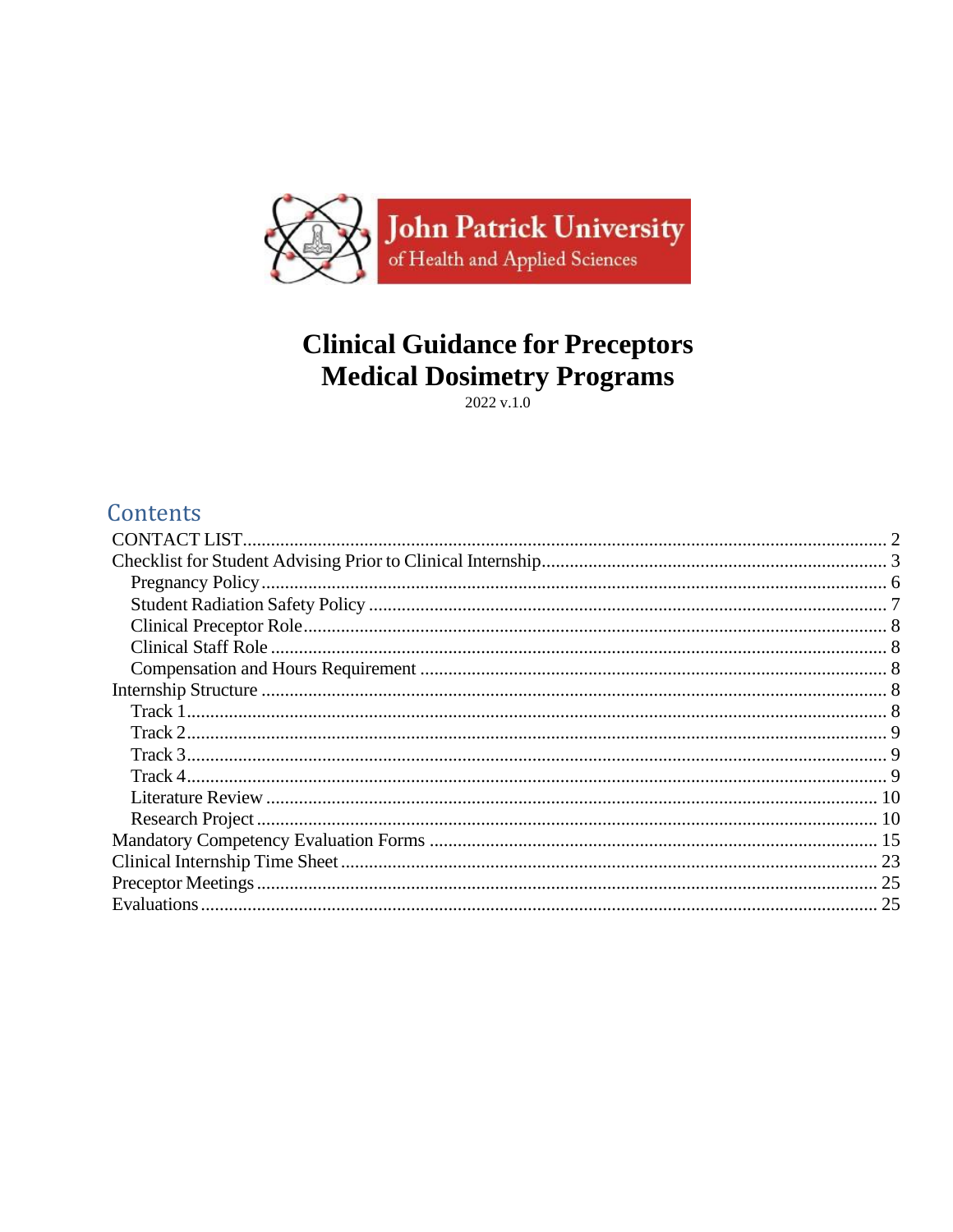# CONTACT LIST

| <b>Name</b>                     | <b>Email &amp; Phone</b><br><b>Role</b>       |                                    |  |  |
|---------------------------------|-----------------------------------------------|------------------------------------|--|--|
| <b>Dave Phebus</b>              | <b>Program Director</b>                       | $d$ phebus@jpu.edu<br>574-232-2408 |  |  |
| <b>Jennifer Phebus</b>          | <b>Clinical Coordinator Director</b>          | jphebus@jpu.edu<br>574-232-2408    |  |  |
| <b>Elizabeth (Betsy)</b> Datema | Director of Administrative<br><b>Services</b> | $b$ datema@jpu.edu<br>574-232-2408 |  |  |
| <b>Brent Murphy</b>             | President, John Patrick<br>University         | bmurphy@jpu.edu<br>574-232-2408    |  |  |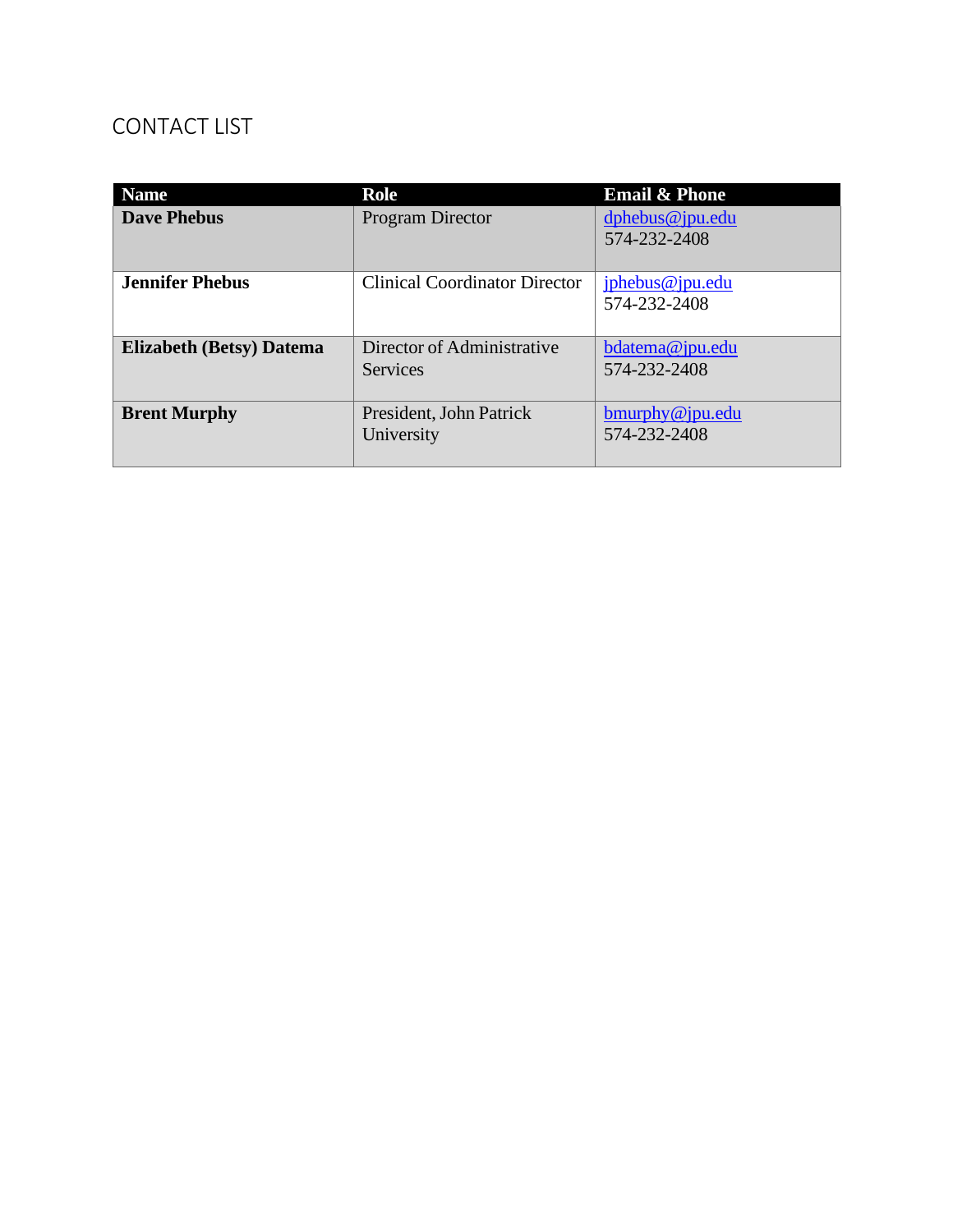# JPU Medical Dosimetry Education Program

# <span id="page-2-0"></span>Checklist for Student Advising Prior to Clinical Internship

Topics discussed:

- 1. Competency Checklist
	- a. Program specific M.S. or B.S.
	- b. Mandatory Treatment Planning Competencies
	- c. Student must complete one form of planning for each Mandatory Treatment Planning Competency (e.g. Lung plan either 3D, IMRT, or VMAT according to the practice of the clinic.
- 2. Mandatory Competency Evaluation Form
	- a. Complete a form for EACH Mandatory Treatment Planning Competency
	- b. Completed by Preceptor Pass/Fail form
	- c. Technical, cognitive, and behavior evaluation
	- d. Grading rubric in Clinical Guidance for Students Handbook
- 3. Tracks 1-4
	- a. 180 hours per track
	- b. Tracks independent of semesters
	- c. Submit evaluation to school at end of each Track; Indicate student's eligibility to continue to the next Track
	- d. Preceptor and student signature required
- 4. Clinical Orientation Acknowledgement Form
	- a. Student and preceptor must sign acknowledging student orientation
	- b. Form located at end of Clinical Guidance for Students Handbook
- 5. Radiation Badge Report
	- a. Report automatically downloaded by school quarterly
	- b. School will supply badge
- 6. Attendance Requirements and Documentation
	- a. Student must record time on Time Sheet and have preceptor signature
	- b. Student must not receive pay during clinical internship hours
	- c. The student is not allowed to complete more than 10 hours per day clinical hours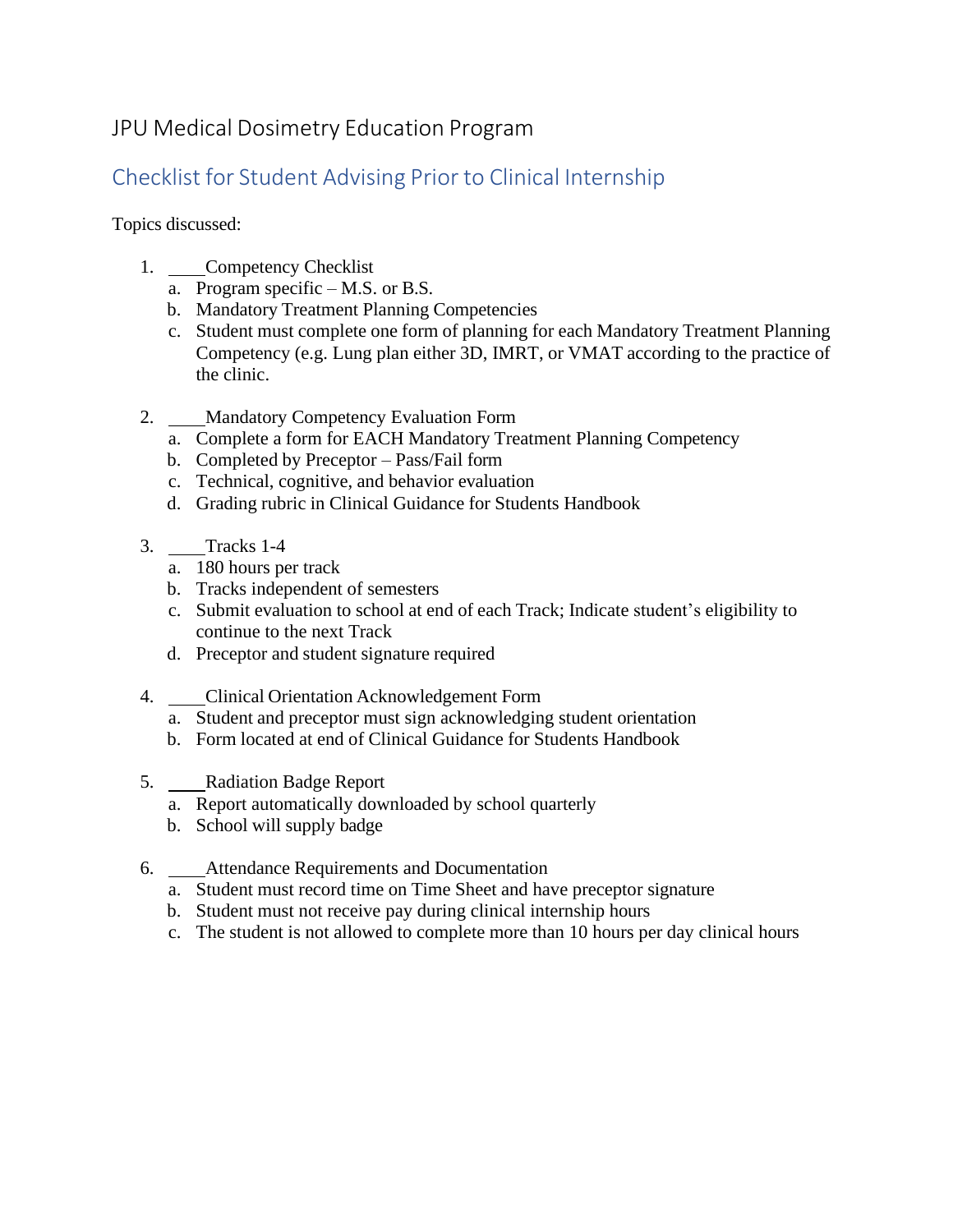- 7. Journal Expectations
	- a. Must follow HIPAA guidelines for patient privacy
	- b. Screenshots of work in clinic (e.g. Isodoses, DVHs)
	- c. Demonstrate critical thinking
	- d. Grading rubric located in Clinical Guidance for Students Handbook
- 8. Competency Performance Requirements
	- a. Mandatory competencies must be done independently
	- b. Plan must be reviewed by a dosimetrist (or other qualified professional) and approved before treatment
	- c. Any patient care competencies require direct supervision by a qualified practitioner.
	- d. Student encouraged to participate in review of plan with Radiation Oncologist.
- 9. Preceptor and Student Evaluations
	- a. Student must complete evaluation of preceptor at end of Track 2 and Track 4. Available at [www.jpu.edu](http://www.jpu.edu/) website.
	- b. Preceptor must complete evaluation of student at end of Track 2 and Track 4. Available at [www.jpu.edu](http://www.jpu.edu/) website.

The signatures below acknowledge that all of the above topics have been satisfactorily covered by a program official and all current questions by the student (and preceptor when feasible) have been addressed.

### **Program Official:**

Name

Signature Date

**Student:**

Name

Signature

| ۰,<br>I<br>ł<br>۰. |
|--------------------|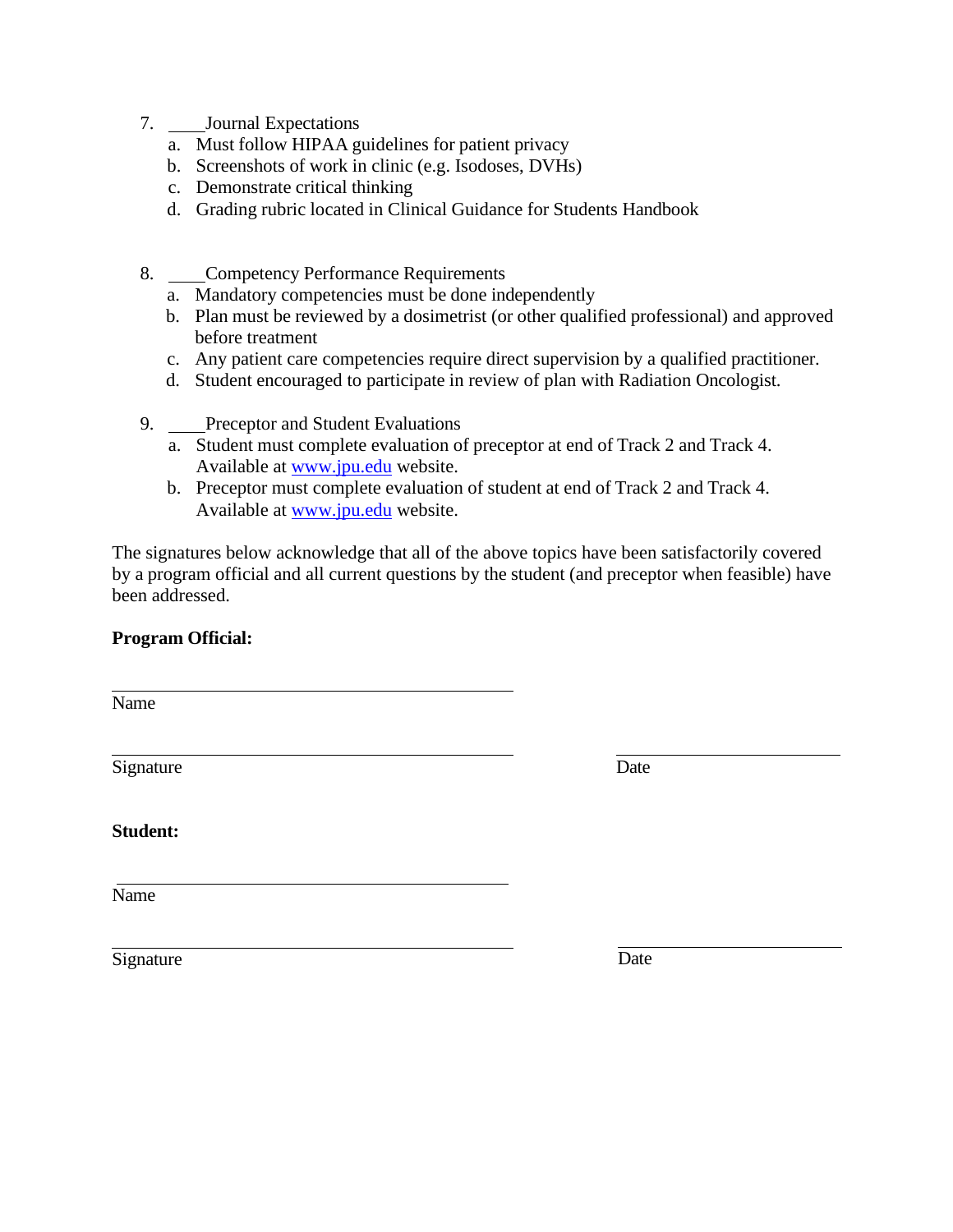### CLINICAL ORIENTATION ACKNOWLEDGEMENT FORM

I, , certify that I received and reviewed the safety and health policies and procedures established by my clinical site.

This training included HIPAA training, fire safety, emergency preparedness, medical emergencies, hazards, radiation safety, MRI safety and standard precautions. My Clinical Preceptor has received the orientation material and disseminated it to the clinical staff.

I further understand that any patient contact procedure requires the direct supervision of a qualified/certified professional.

Student Signature Date

\_\_\_\_\_\_\_\_\_\_\_\_\_\_\_\_\_\_\_\_\_\_\_\_\_\_\_\_\_\_\_\_\_\_\_\_\_\_\_\_\_\_\_\_\_\_\_\_\_\_\_\_

Preceptor Signature Date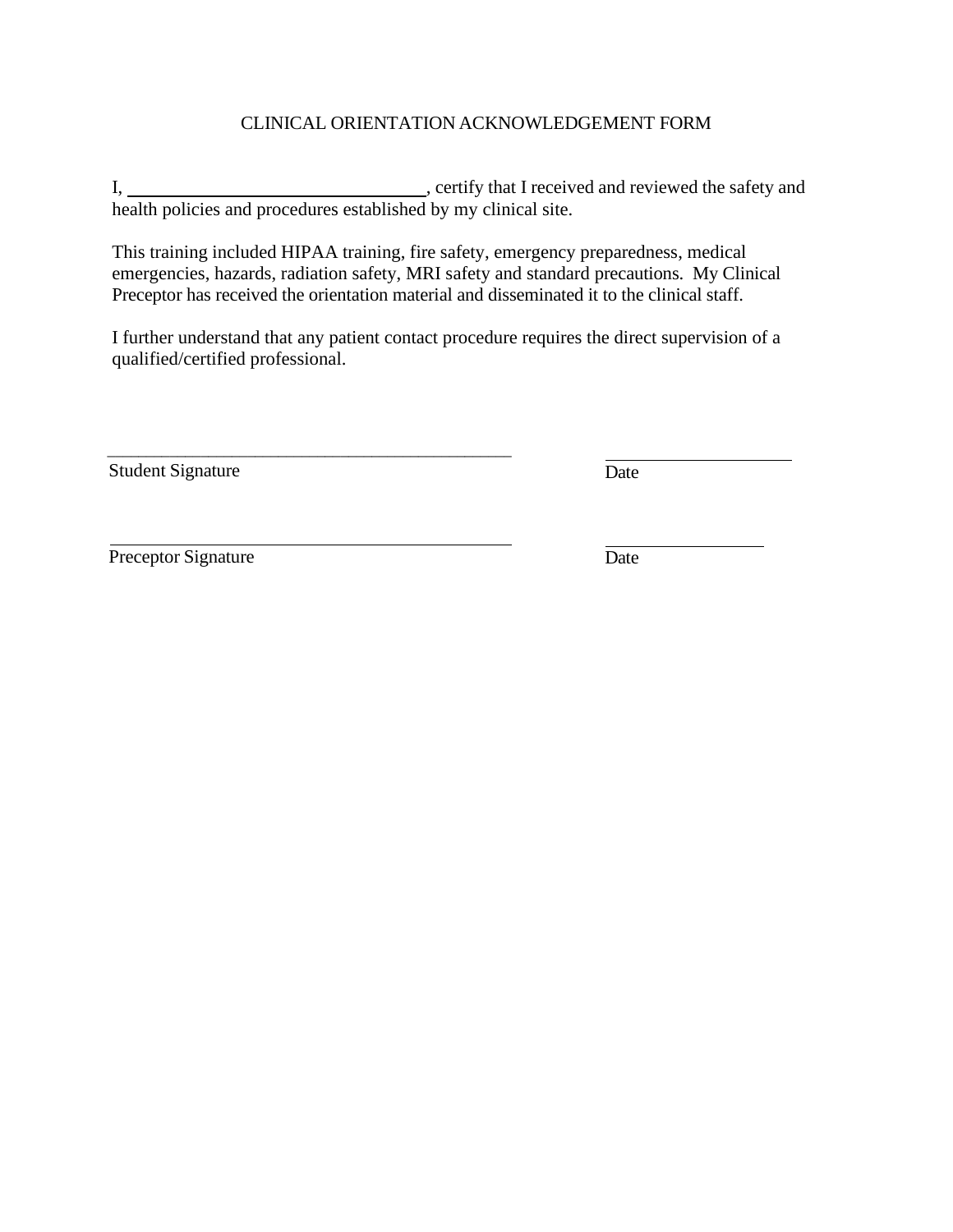### <span id="page-5-0"></span>Pregnancy Policy

Students should understand that a pregnancy during the Medical Dosimetry program may have an impact on their education and possibly upon the timing of graduation. Two important factors are involved.

- 1. Courses are only offered at select times each year and time missed for pregnancy and/or delivery will likely necessitate make up work or perhaps delay of up to a year to maintain the proper sequence of courses, depending on the timing and amount of time missed.
- 2. There are potential risks to an embryo or fetus secondary to radiation exposure that may require counseling and alteration of the clinical education experience.

The following policy has been developed to guide the program and its students in the event of a student pregnancy.

- A. Female students are asked to read The U. S. Nuclear Regulatory Commission Regulatory Guide 8.13 regarding ["Possible Health Risks to Children of](http://pbadupws.nrc.gov/docs/ML0037/ML003739505.pdf) Women Who are Exposed to Radiation During [Pregnancy"a](http://pbadupws.nrc.gov/docs/ML0037/ML003739505.pdf)s well as the pregnancy policy and complete and return the associated form. This document can be found at: [http://pbadupws.nrc.gov/docs/ML0037/ML003739505.pdf.](http://pbadupws.nrc.gov/docs/ML0037/ML003739505.pdf)
- B. All students will be made aware of risks and hazards of prenatal radiation exposure during coursework at JPU and upon orientation to the clinical internship.
- C. A student who is pregnant, or suspects that she may be, has the option to voluntarily declare that condition to program officials.
	- a. If the student decides to declare the pregnancy it shall be done in writing to the Program Director. The notification shall also include the expected date of delivery.
	- b. A student may reverse their pregnancy declaration at any time. This option is voluntary and the reversal must be provided in writing to the Program Director and/or the Clinical Supervisor of her internship site..
	- c. The program will comply with student confidentiality requests as much as possible.
- D. If a student chooses to declare a pregnancy, a counseling session will be set up with the radiation safety officer at the student's clinical internship site to review radiation exposure risks and any additional monitoring practices which may be initiated.
- E. A declared pregnant student may choose one of the options below (or may choose to change to a different option at a later time if desired, with written notice):
	- a. Take a leave of absence from the program. (See policy for leave of absence.) Should the declared pregnant student decide to leave the program during pregnancy and delivery, tuition will be refunded according to the Tuition Refund Policy. In this circumstance, the student would be readmitted to the program at the first available opening after delivery.
	- b. Stay in the program, but make modifications in her clinical rotation schedules to reduce the chance of exposure to the fetus.
		- i. For example, she will not participate in site specific rotations as recommended by the Radiation Safety Officer during the time of the pregnancy. Competency and experience in all required areas will be made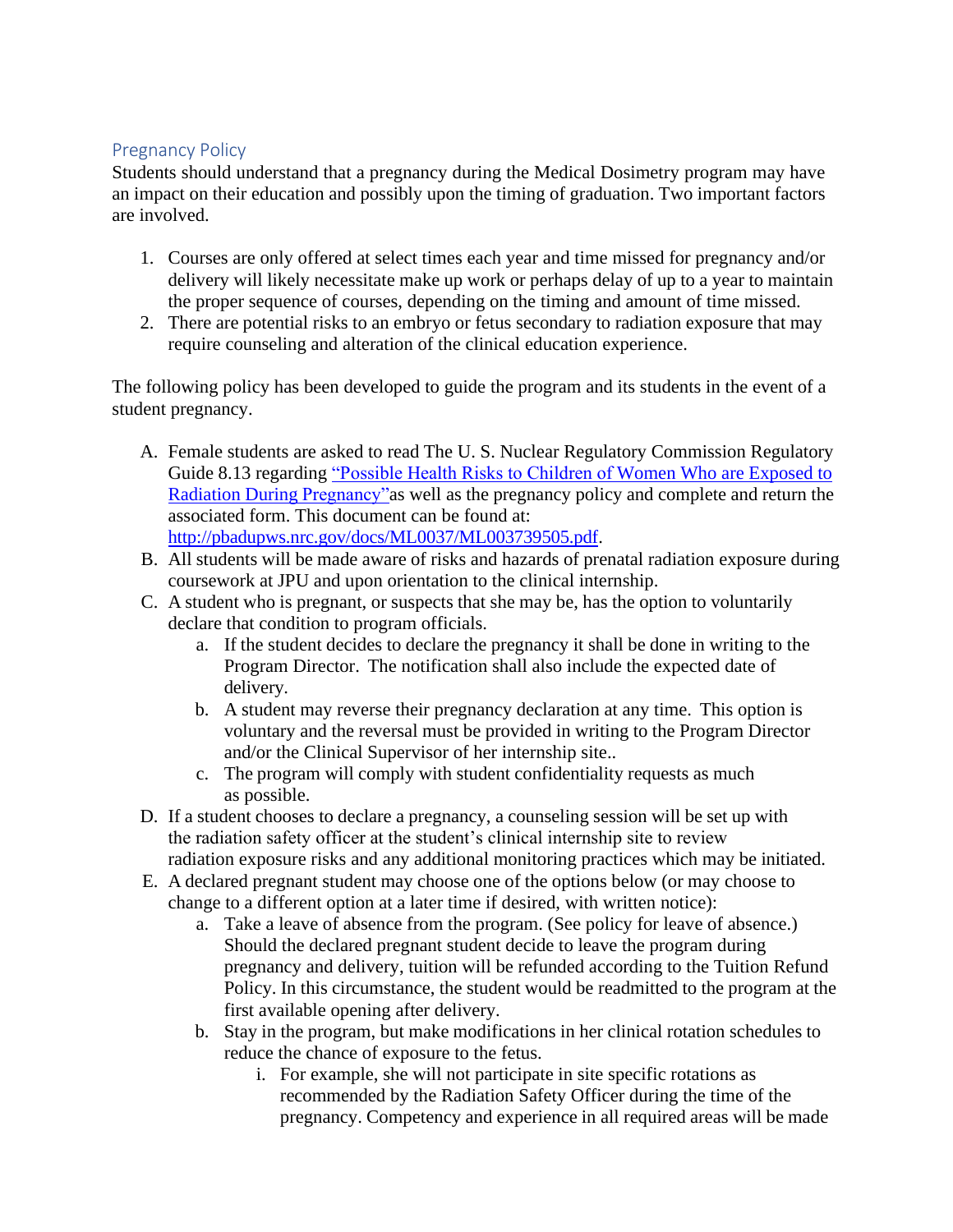up following delivery. This could delay graduation beyond the originally expected date.

- c. Stay in the program and/or internship during pregnancy and continue the program without modification of learning activities or clinical rotations. If she decides to do this, she does so in full knowledge of the potential hazard of embryo/fetal radiation exposure.
	- i. It is recommended that the student consult their personal physician should they choose this option. The student must also indicate, in writing her intention to continue the program without modification. A copy of this document will be kept in the student's file.

Should delivery occur during clinical internship, all course work and clinical time must be completed before the student is eligible for graduation.

## <span id="page-6-0"></span>Student Radiation Safety Policy

- A. Students entering the clinical setting for their internship must receive orientation to radiation safety practices and requirements by the Radiation Safety Officer.
- B. A radiation monitoring badge must be worn by the student at all time while in the department. JPU assigns a dosimeter to each student prior to entering their clinical setting.
- C. Students assisting in the simulator and treatment units must never be in the room during exposure to treatments.
- D. Students working in brachytherapy must remember and put to use techniques of time, distance, and shielding.
- E. Radiation exposure levels will be monitored by the University RSO annually. If a student's radiation exposure reading exceeds (30 mrem) on a single report, the program director must be informed immediately. The RSO and program director will investigate the reason for the reading and determine an action plan within 10 days to ensure that the student follows ALARA principles.
- F. If the student exceeds the trigger dose limit (30 mrem) on any personal monitoring report, the student must be removed from the clinical setting and counseled immediately by the University RSO on how to avoid further exposure.
- G. Notification: Students in the clinical setting have access to their readings at any time through a secure username and password. Students receive notifications monthly telling them to review their reading or contact the clinical coordinator. Correspondence to students monthly also includes informing them of the trigger dose of 30 mrem and the procedure to follow if their reading exceeds the trigger dose on a single reading. Annual reports reviewed by the University RSO are provided to the student within 30 school days after being reviewed. Students receive the report through their University student account through a secured username and password. No personal information will be visible to individuals other than the one named on the report.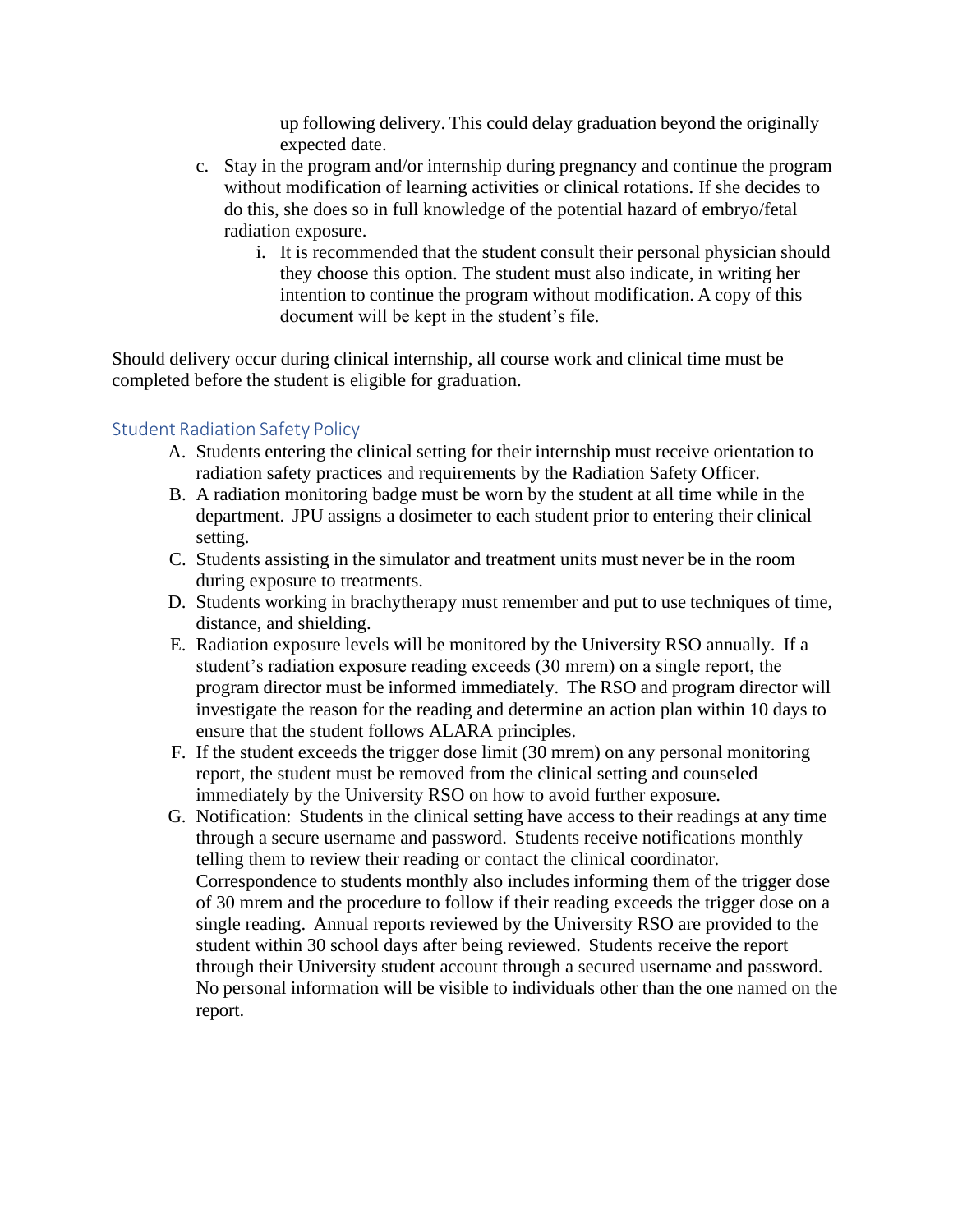### <span id="page-7-0"></span>Clinical Preceptor Role

The role of the Clinical Preceptor is to maintain knowledge of the program mission and goals, understand the clinical objectives and clinical evaluation system, monitor and evaluate student's progress and clinical competence, provide students with clinical instruction and supervision, participate in the assessment process as appropriate, and possess current knowledge of, and enforce, current program clinical policies and procedures.

#### <span id="page-7-1"></span>Clinical Staff Role

The role of Clinical Staff is to understand the clinical competency system, understand requirements for student supervision, possess current knowledge of program clinical policies and procedures, and support the educational process by monitoring and evaluating student's progress and clinical competence, as appropriate.

### <span id="page-7-2"></span>Compensation and Hours Requirement

Enrolled students are eligible to begin clinical rotations after completing their first semester, provided the student is in academic and administrative good standing with the University. Students entering the clinical setting for their internship are required to participate no more than ten (10) hours per day. A minimum of 720 hours is required for the clinical internship**.** Students are not eligible to begin the clinical internship hours until after successful completion of the first semester.

Any hours spent beyond the 10-hour maximum per day will not count toward the 720-hour requirement. The student is not entitled to compensation or extra credit of any kind.

Evening/weekend clinical assignments are not required or encouraged. If measures must be taken in order to ensure adequate clinical time, proposals will be considered and must be agreeable to the student, University and clinical site.

## <span id="page-7-3"></span>Internship Structure

The Clinical Internship Resource Library is available through the student's course management system login and provides resources for both the student and preceptor. The schedule below is separated into 4 tracks, each consisting of 180 hours. Feedback is provided to the student and the program by the preceptor on the student's progress after each track utilizing the feedback forms provided.

#### <span id="page-7-4"></span>Track 1

- $\checkmark$  Professionalism and Ethics (outline provided in the Clinical Internship Resource Library)
- $\checkmark$  Clinical Process
	- o Observation with Physician
	- o Observation with Nurse
	- o Observation with Therapist
	- o Chart Rounds
	- o Tumor Boards
- $\checkmark$  Simulation Process and Procedures
- $\checkmark$  Treatment Planning Process and Procedures, EMR
- ✓ Radiation Safety in Radiation Oncology
- $\checkmark$  3D and IMRT Planning
- $\checkmark$  JPU Clinical Competencies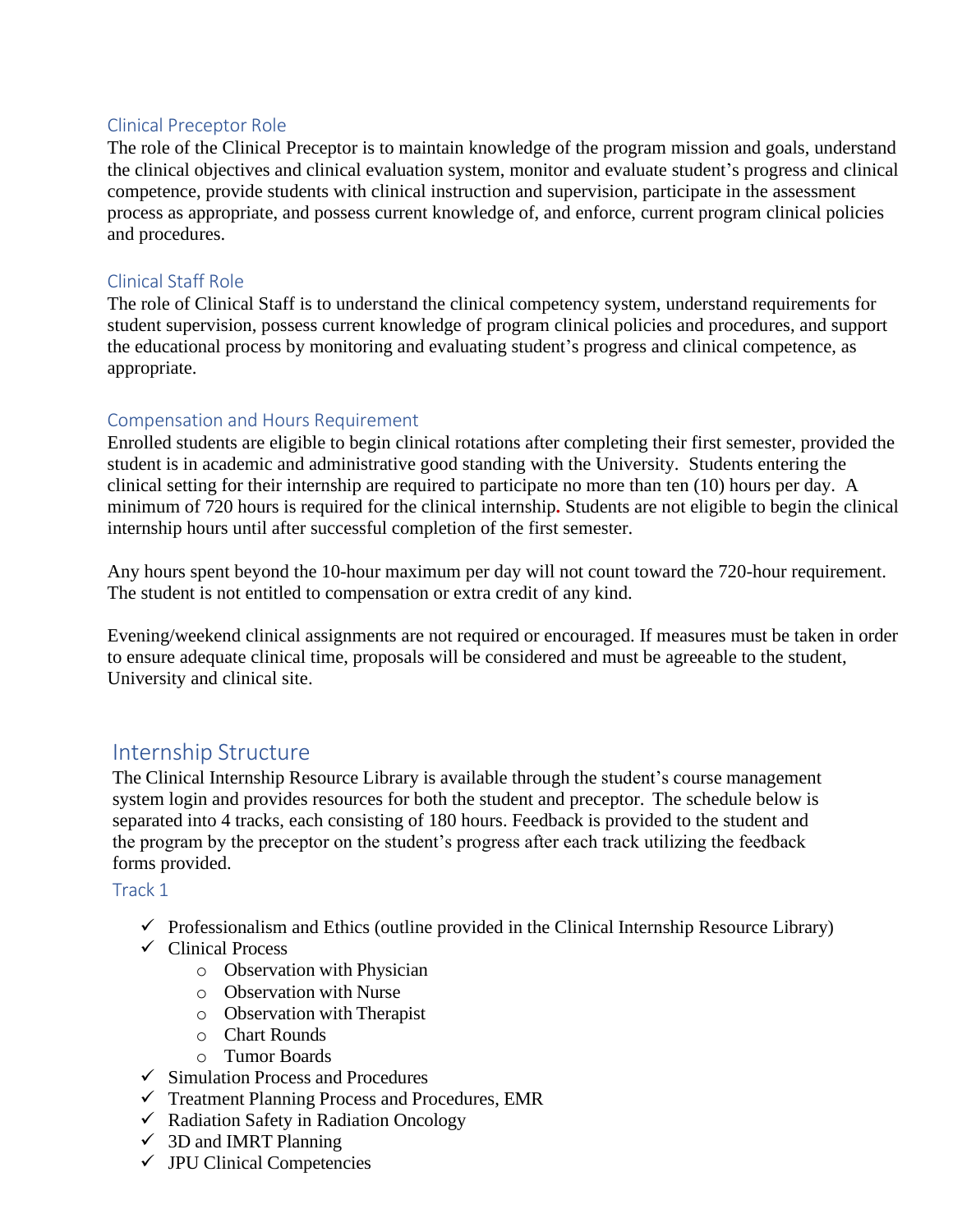## <span id="page-8-0"></span>Track 2

- $\checkmark$  Safety is No Accident Module
- $\checkmark$  3D and IMRT Planning
- ✓ VMAT Planning
- $\checkmark$  Image Fusion
- ✓ Patient Treatment QA
- $\checkmark$  Radiation Safety in other Disciplines (Nuclear Medicine/Radiology)
- ✓ RTOG Protocols
- $\checkmark$  Literature Review Due (for graduate program students only)
- $\checkmark$  JPU Clinical Competencies

## <span id="page-8-1"></span>Track 3

- ✓ AAPM Task Group 100: Risk Assessment
- $\checkmark$  3D and IMRT Planning
- ✓ VMAT Planning
- $\checkmark$  Specialty Procedures (e.g. Brachytherapy)
- $\checkmark$  Plan Benchmarking
- ✓ Radiation Safety Meeting
- $\checkmark$  Physics OA
- $\checkmark$  JPU Clinical Competencies

## <span id="page-8-2"></span>Track 4

- $\checkmark$  3D and IMRT Planning
- ✓ VMAT Planning
- $\checkmark$  Specialty Procedures
- $\checkmark$  Patient QA and Physics / Dosimetry Consult
- $\checkmark$  Medical Informatics in Oncology
- ✓ Physics QA
- $\checkmark$  Clinical Research Project Due (for graduate program students only)
- $\checkmark$  JPU Clinical Competencies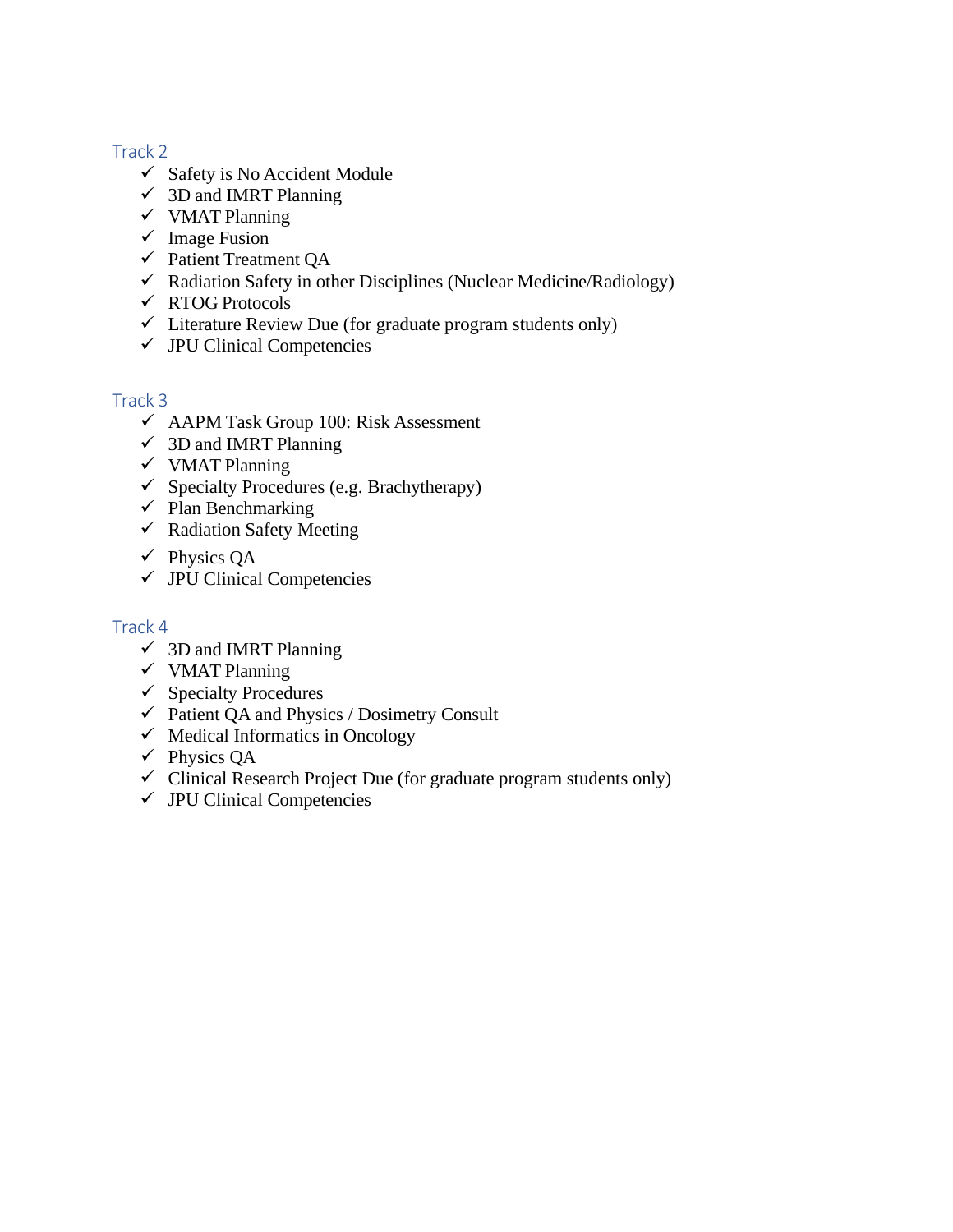#### <span id="page-9-0"></span>Literature Review

*Each Medical Dosimetry graduate program student* must complete a clinically oriented research project. The literature review is the first step of this process and is due at the end of Track 2. The literature review accomplishes the following steps of the research process:

- 1. Decide on a topic
- 2. Identify literature on the topic and analyze
- 3. Summarize the findings and write a review
- 4. Identify your hypothesis and method for data collection and review

The following mentors can assist with your literature review and research project on areas such as applicable topics, validity of research methods, and timeliness and quality of research:

- $\checkmark$  David Phebus, MS, CMD, R.T.(T.), Medical Dosimetry Program Director
- ✓ Steve Goetsch, Ph.D., DABMP, Senior Medical Physicist

Your literature review must be submitted to Dave Phebus, Program Director along with your Track 2 completion paperwork.

#### <span id="page-9-1"></span>Research Project

*Each Medical Dosimetry graduate program student* must complete a clinically oriented research project. The literature review is the first step of this process. Once the literature review is complete and approved by the mentor, perform research by collecting data and analyzing results. The research project is due at the end of Track 4. Although not required to receive credit, options for your research project include submitting your paper for publication, presenting a poster at a professional meeting, or delivering a lengthy presentation.

Your research paper must be submitted to Dave Phebus, Program Director along with your Track 4 completion paperwork.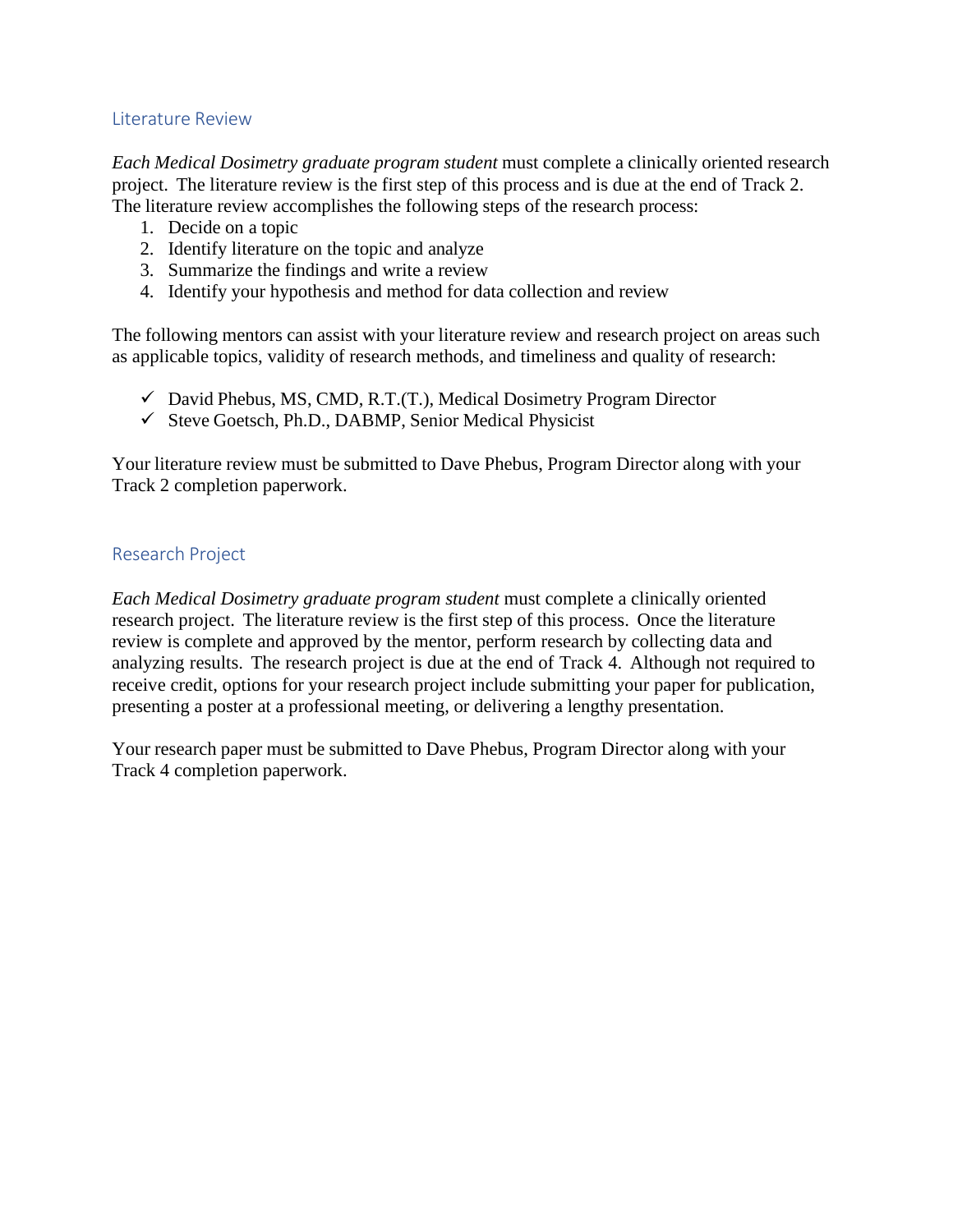### **Medical Dosimetry Internship**

Track 1 Student Evaluation

This form is to be completed by the preceptor at the completion of Track 1 (180 contact hours) of clinical internship. Preceptors should schedule a conference with the student at the completion of Track 1 to discuss student progress and potential areas for improvement. The preceptor must indicate whether the student is eligible to continue to Track 2 (Question #5 below). This form must be signed by the preceptor and student and returned to the school office for retention in the student's record.

Clinical Site

Evaluator Name Student Name

- 1. Please indicate what clinical processes (e.g. observation with a nurse, chart rounds, tumor board) the student observed/completed during Track 1.
- 2. List simulation procedures the student participated in during this track.
- 3. Indicate treatment delivery procedures the student observed during this track.

4. Is the student able to answer questions on radiation safety practice in radiation oncology?Please explain.

5. Did the student follow the direct supervision requirement while involved with patient contact competencies? Is the student competent and prepared to proceed to Track 2 of the clinical internship experience? Please explain.

| Preceptor Signature: | Date: |  |
|----------------------|-------|--|
|                      |       |  |
| Student Signature:   | Date: |  |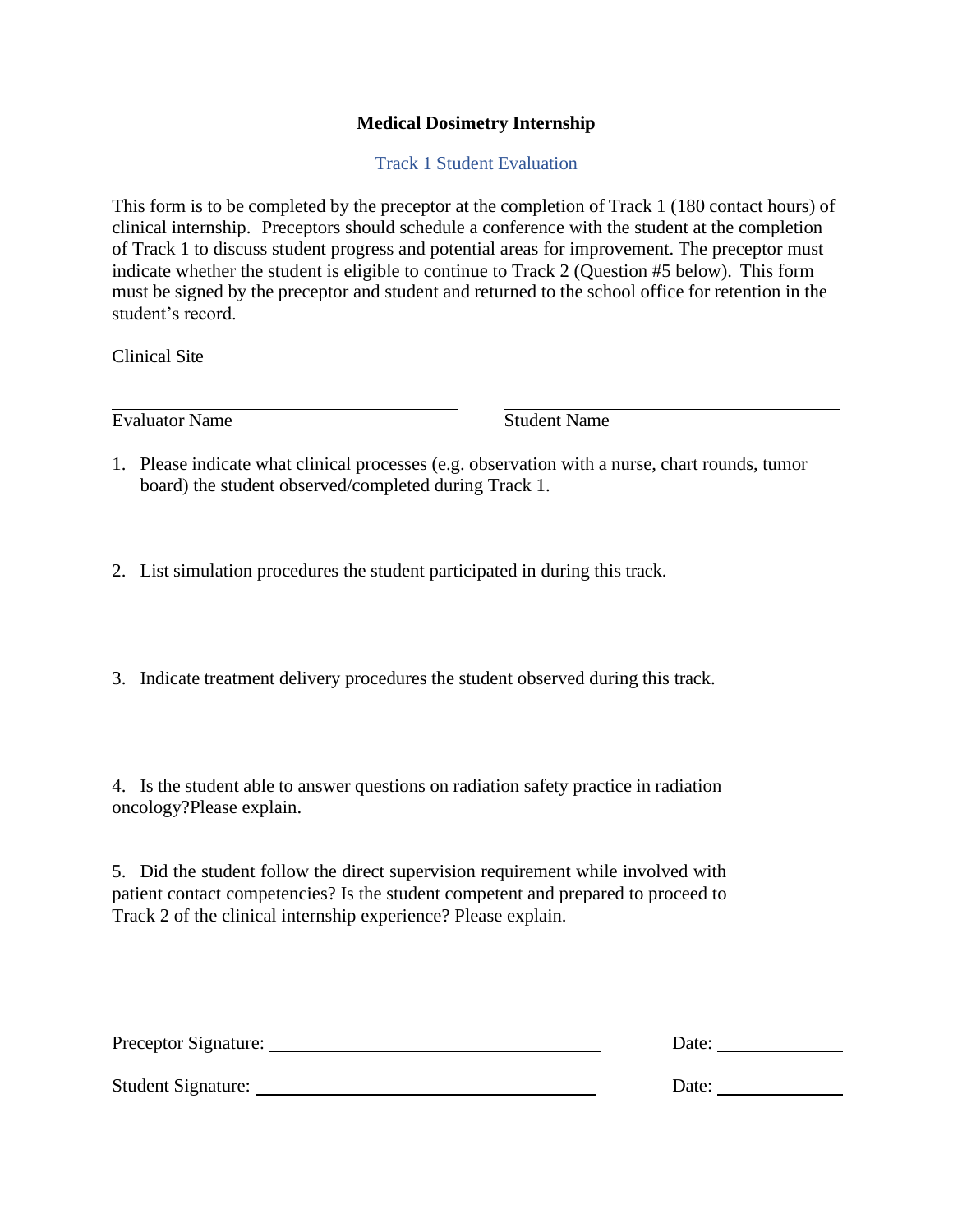### **JPU Medical Dosimetry Internship**

Track 2 Student Evaluation

This form is to be completed by the preceptor at the completion of Track 2 (360 total contact hours) of clinical internship. Preceptors should schedule a conference with the student at the completion of Track 2 to discuss student progress and potential areas for improvement. The preceptor must indicate whether the student is eligible to continue to Track 3 (Question #5 below). This form must be signed by the preceptor and student and returned to the school office for retention in the student's record.

Clinical Site

|  | <b>Evaluator Name</b> |  |
|--|-----------------------|--|
|  |                       |  |

Student Name

- 1. Please indicate what patient treatment QA the student observed/completed during Track 2.
- 2. List types of treatment planning procedures (3-D, IMRT, etc.) the student participated in during this track.
- 3. Is the student able to answer questions on RTOG and other clinically relevant treatment protocols? Please explain.
- 4. Is the student able to answer questions on radiation safety practice in other disciplines (Nuclear Medicine, MRI, Radiology, etc.)? Please explain.

5. Did the student follow the direct supervision requirement while involved with patient contact competencies? Is the student competent and prepared to proceed to Track 3 of the clinical internship experience? Please explain.

| Preceptor Signature: | Date: |
|----------------------|-------|
| Student Signature:   | Date: |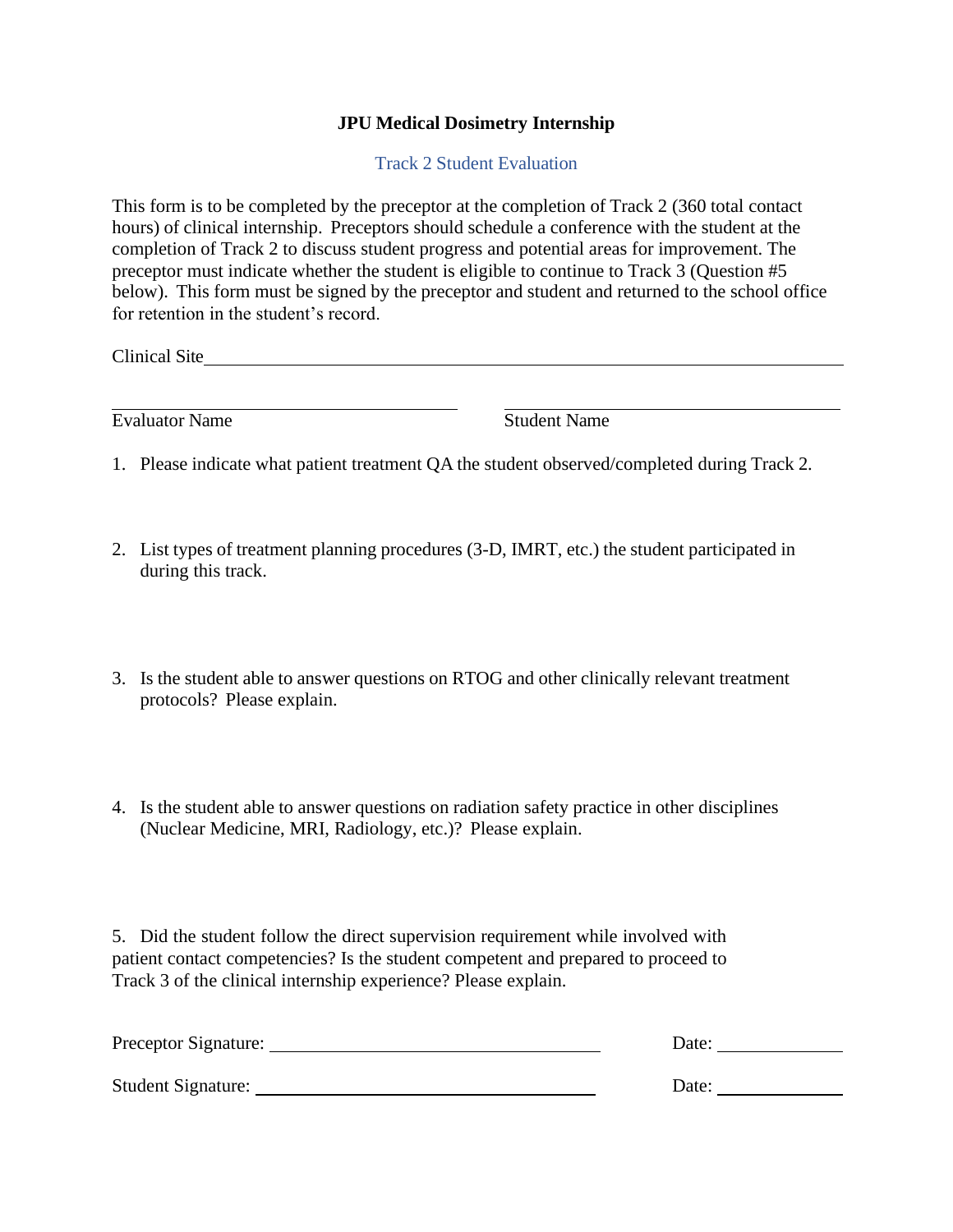### **JPU Medical Dosimetry Internship**

Track 3 Student Evaluation

This form is to be completed by the preceptor at the completion of Track 3 (540 total contact hours) of clinical internship. Preceptors should schedule a conference with the student at the completion of Track 3 to discuss student progress and potential areas for improvement. The preceptor must indicate whether the student is eligible to continue to Track 4 (Question #5 below). This form must be signed by the preceptor and student and returned to the school office for retention in the student's record.

Clinical Site

| <b>Evaluator Name</b> |  |
|-----------------------|--|
|-----------------------|--|

**Student Name** 

- 1. Please indicate what physics QA the student observed/completed during Track 3.
- 2. List types of treatment planning procedures (3-D, IMRT, VMAT, etc.) the student participated in during this track.
- 3. Is the student able to answer questions on AAPM Task Group 100? Please explain.
- 4. Please indicate what specialty procedures (Brachytherapy, SRS, SBRT, etc.) the student observed/completed during Track 3.

5. Did the student follow the direct supervision requirement while involved with patient contact competencies? Is the student competent and prepared to proceed to Track 4 of the clinical internship experience? Please explain.

| Preceptor Signature:      | Date: |
|---------------------------|-------|
| <b>Student Signature:</b> | Date: |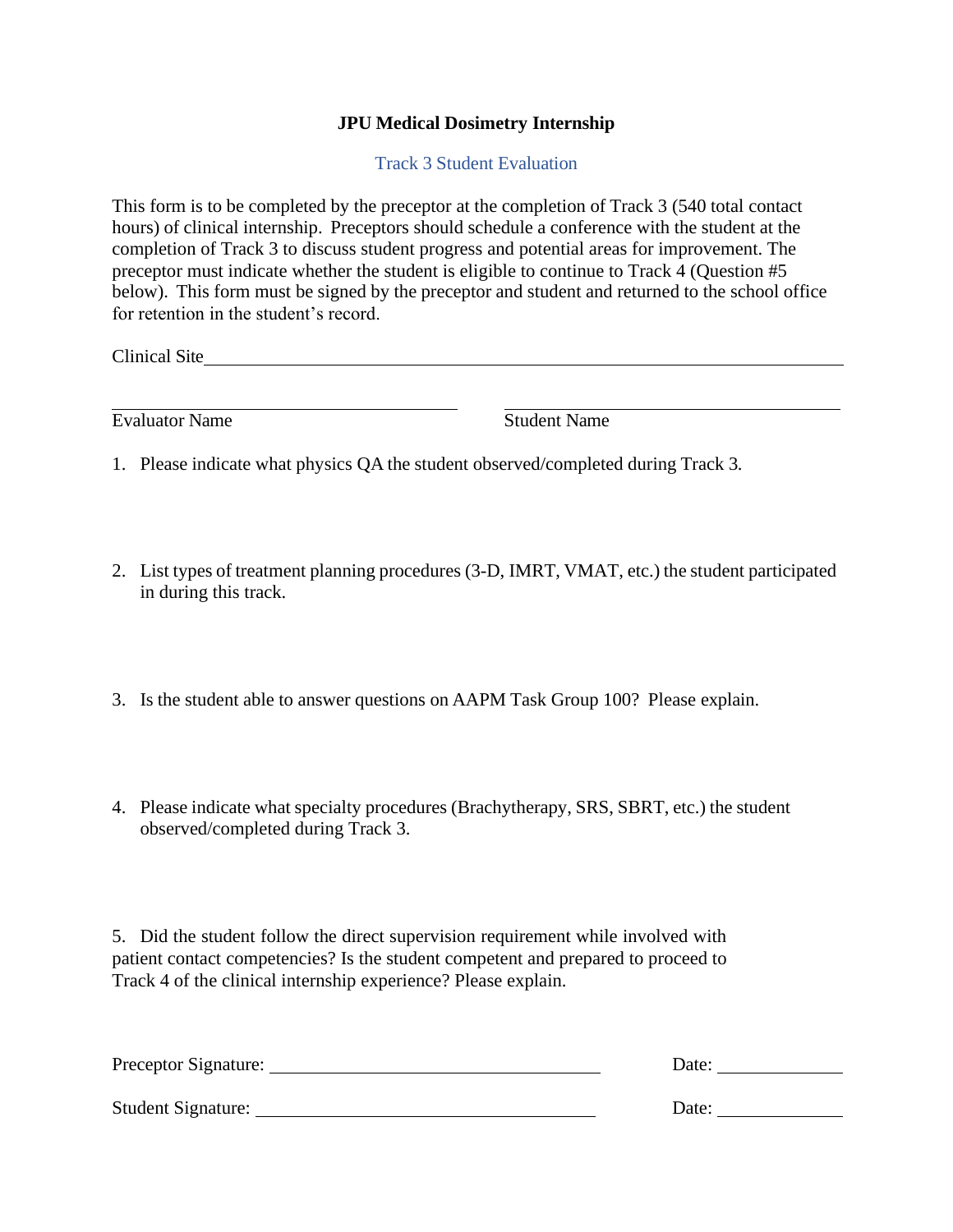### **JPU Medical Dosimetry Internship**

Track 4 Student Evaluation

This form is to be completed by the preceptor at the completion of Track 4 (720 total contact hours) of clinical internship. Preceptors should schedule a conference with the student at the completion of Track 4 to discuss student achievement during the clinical internship and potential professional life-long learning opportunities. The preceptor must indicate whether the student is eligible to complete the clinical internship course (Question #5 below). This form must be signed by the preceptor and student and returned to the school office for retention in the student's record.

Clinical Site **Clinical Site** 

Evaluator Name Student Name

- 1. Please indicate what patient specific QA and physics QA procedures the student completed during Track 4.
- 2. List types of treatment planning procedures (3-D, IMRT, VMAT, etc.) the student participated in during this track.
- 3. Is the student able to answer questions on medical informatics, including billing for clinical procedures? Please explain.
- 4. Please indicate what specialty procedures (Brachytherapy, SRS, SBRT, etc.) the student completed during Track 4.

5. Did the student follow the direct supervision requirement while involved with patient contact competencies? Is the student eligible to complete the clinical internship experience? Please explain

| Preceptor Signature:      | Date: |
|---------------------------|-------|
| <b>Student Signature:</b> | Date: |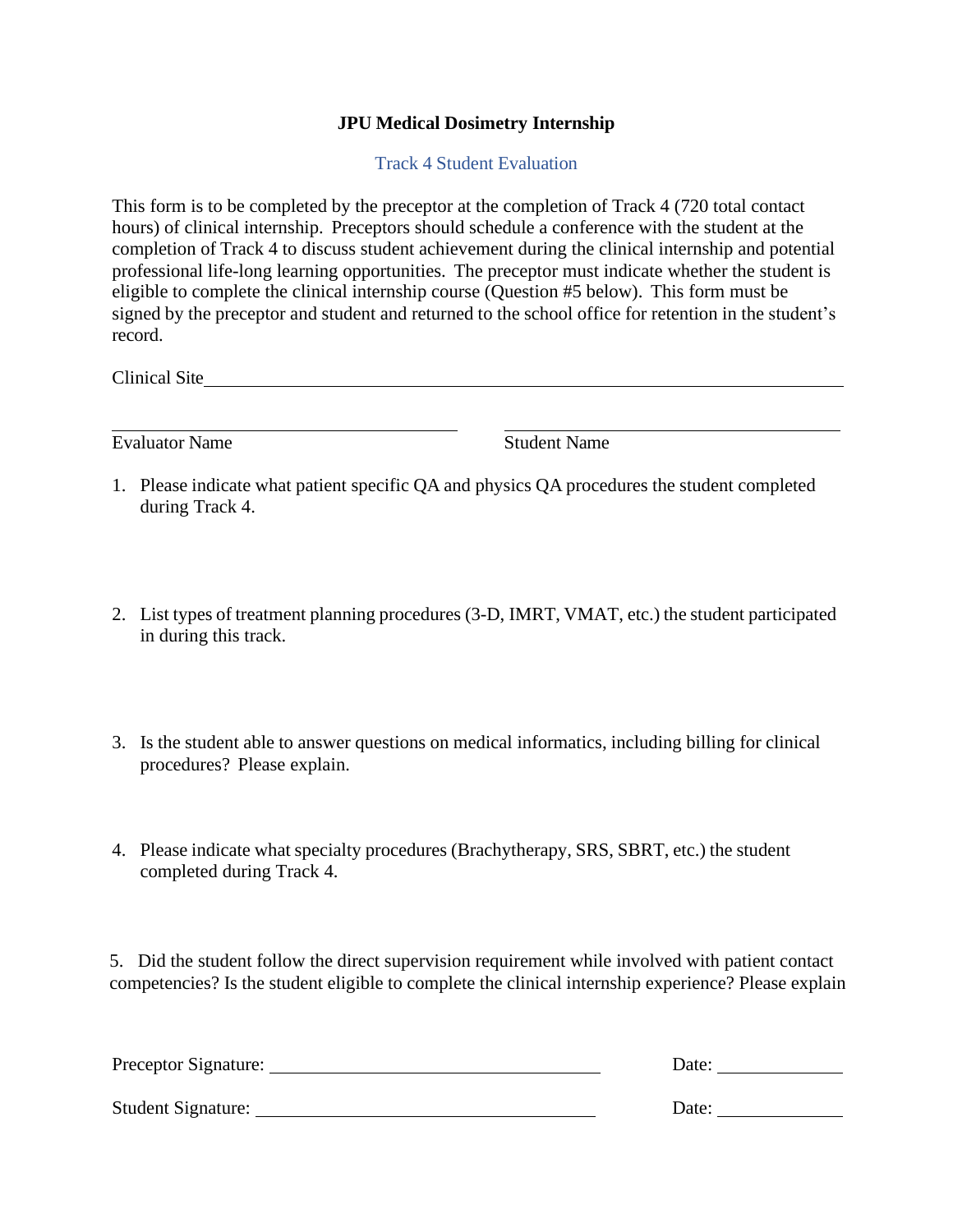# <span id="page-14-0"></span>Mandatory Competency Evaluation Forms

The evaluation form is a pass/fail checklist. The checklist primarily evaluates technical skills, but it is also designed to address cognitive and behavioral elements. You, as the Preceptor, are expected to complete the evaluation form for the different competencies and then the completed form will be provided to the student. The student is expected to compile and submit the completed evaluations to JPU as part of their clinical journal.

Even if a "fail" decision is given for a competency, the student will be asked to perform until they pass. JPU wants to receive all evaluations, pass or fail, so areas of concern can be addressed, if needed.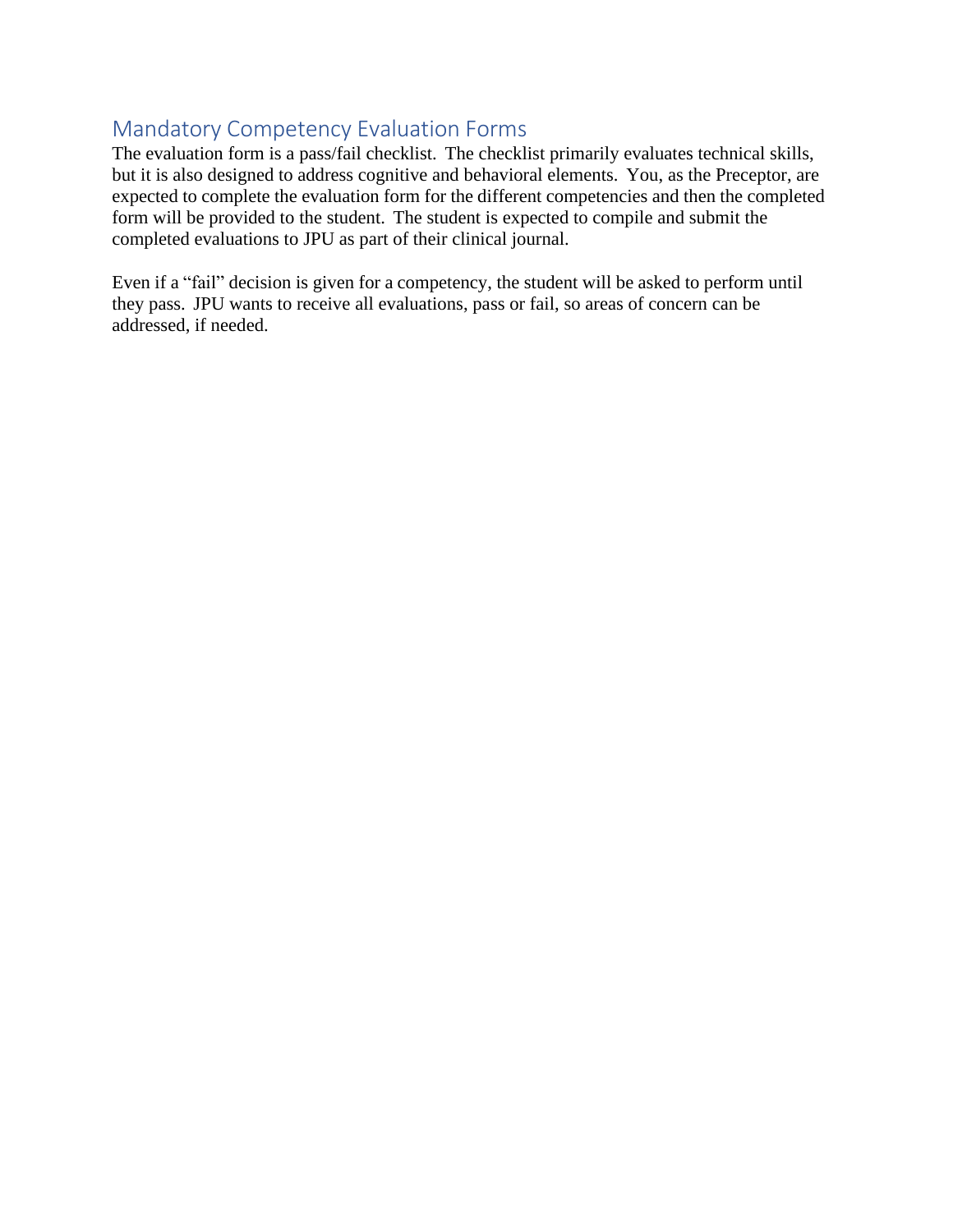#### MANDATORY COMPETENCY EVALUATION FORM

| Page 1 of 3 |
|-------------|
|-------------|

| <b>Student Name:</b>   | Date: |
|------------------------|-------|
| <b>Evaluator Name:</b> | Site: |

This form is to be completed by the evaluator.

Evaluator: Please mark each task as P (pass), F (fail), or NA (not applicable). For mastery, the student must Pass in each Task listed below unless a specific task is determined N/A by the evaluator.

**The competency is a Fail and should be repeated by the student for mastery attainment if the plan is not treatable or unacceptable for treatment or has an error that makes a significant difference in the distribution. Documentation of a Failed competency should be submitted to the program for statistical analysis.**

| <b>Task</b>  |                                                              | Pass | Fail | N/A | <b>Evaluator Comments</b> |
|--------------|--------------------------------------------------------------|------|------|-----|---------------------------|
| 1.           | The student completed the<br>plan independently              |      |      |     |                           |
| 2.           | <b>Treatment Prescription</b><br>followed                    |      |      |     |                           |
| 3.           | <b>Isocenter/Calc Point</b><br><b>Placement</b>              |      |      |     |                           |
| $\mathbf{4}$ | <b>Treatment structures</b><br>identified (CTV, PTV, etc.)   |      |      |     |                           |
| 5.           | <b>Treatment structures</b><br>covered adequately            |      |      |     |                           |
| 6.           | <b>Critical structures</b><br>contoured (OAR, etc)           |      |      |     |                           |
| 7.           | <b>Critical structure doses</b><br>appropriate               |      |      |     |                           |
| 8.           | Hot spot placement                                           |      |      |     |                           |
| 9.           | <b>Beam angle selection</b>                                  |      |      |     |                           |
|              | 10. Treatment accessory<br>devices appropriately<br>utilized |      |      |     |                           |
|              | 11. Dose engine/algorithm<br>appropriate                     |      |      |     |                           |
|              | 12. Heterogeneity<br>appropriately selected                  |      |      |     |                           |
|              | 13. Appropriate Dose grid<br>selection                       |      |      |     |                           |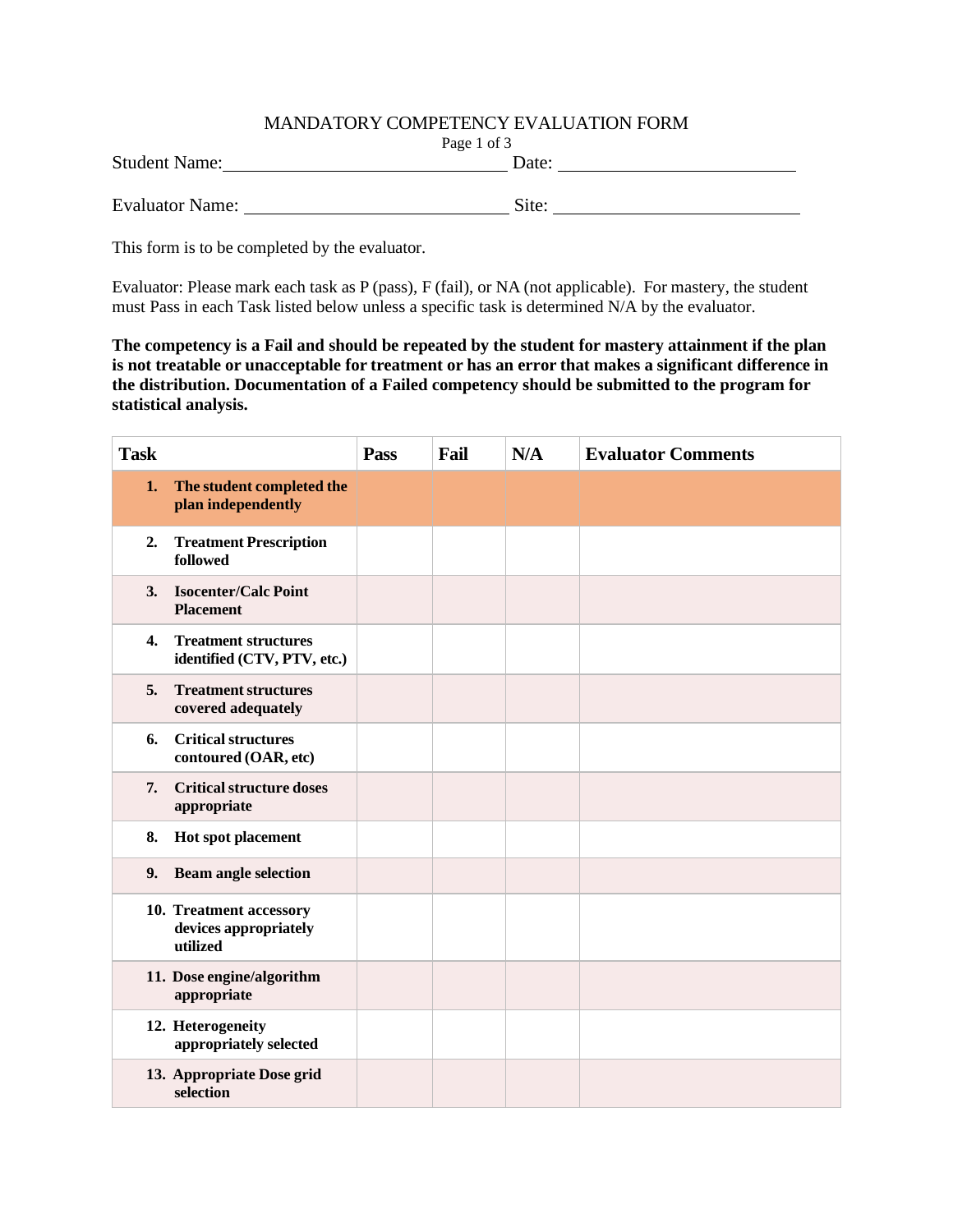#### MANDATORY COMPETENCY EVALUATION FORM Page 2 of 3

| <b>Task</b>                                                                                                                                                    | Pass | Fail | N/A | <b>Evaluator Comments</b> |
|----------------------------------------------------------------------------------------------------------------------------------------------------------------|------|------|-----|---------------------------|
| 14. Image transfer/Fusion                                                                                                                                      |      |      |     |                           |
| 15. Tx Couch contoured<br>appropriately                                                                                                                        |      |      |     |                           |
| 16. Minor contours correct                                                                                                                                     |      |      |     |                           |
| 17. Independent calculation<br>performed (Hand calc.,<br>Computer MU Calc., etc.)                                                                              |      |      |     |                           |
| 18. Record and Verify System<br>information correct                                                                                                            |      |      |     |                           |
| 19. Plan can be implemented<br>clinically                                                                                                                      |      |      |     |                           |
| 20. Overall plan<br>appropriateness<br>acceptable                                                                                                              |      |      |     |                           |
| 21. Overall plan quality<br>acceptable                                                                                                                         |      |      |     |                           |
| 22. Student obtained plan<br>approval from a certified<br>medical dosimetrist or<br>other credentialed<br>practitioner as<br>appropriate prior to<br>treatment |      |      |     |                           |
| 23. Student obtained plan<br>approval from physician                                                                                                           |      |      |     |                           |
| 24. Planning time reasonable                                                                                                                                   |      |      |     |                           |
| 25. Able to answer questions<br>relevant to planning of<br>case (cognitive<br>evaluation)*                                                                     |      |      |     |                           |
| 26. Interact with others in a<br>mentoring/mentee role as<br>appropriate (affective<br>evaluation)                                                             |      |      |     |                           |
| 27. Courteous and<br>professional behavior<br>displayed (affective<br>evaluation)                                                                              |      |      |     |                           |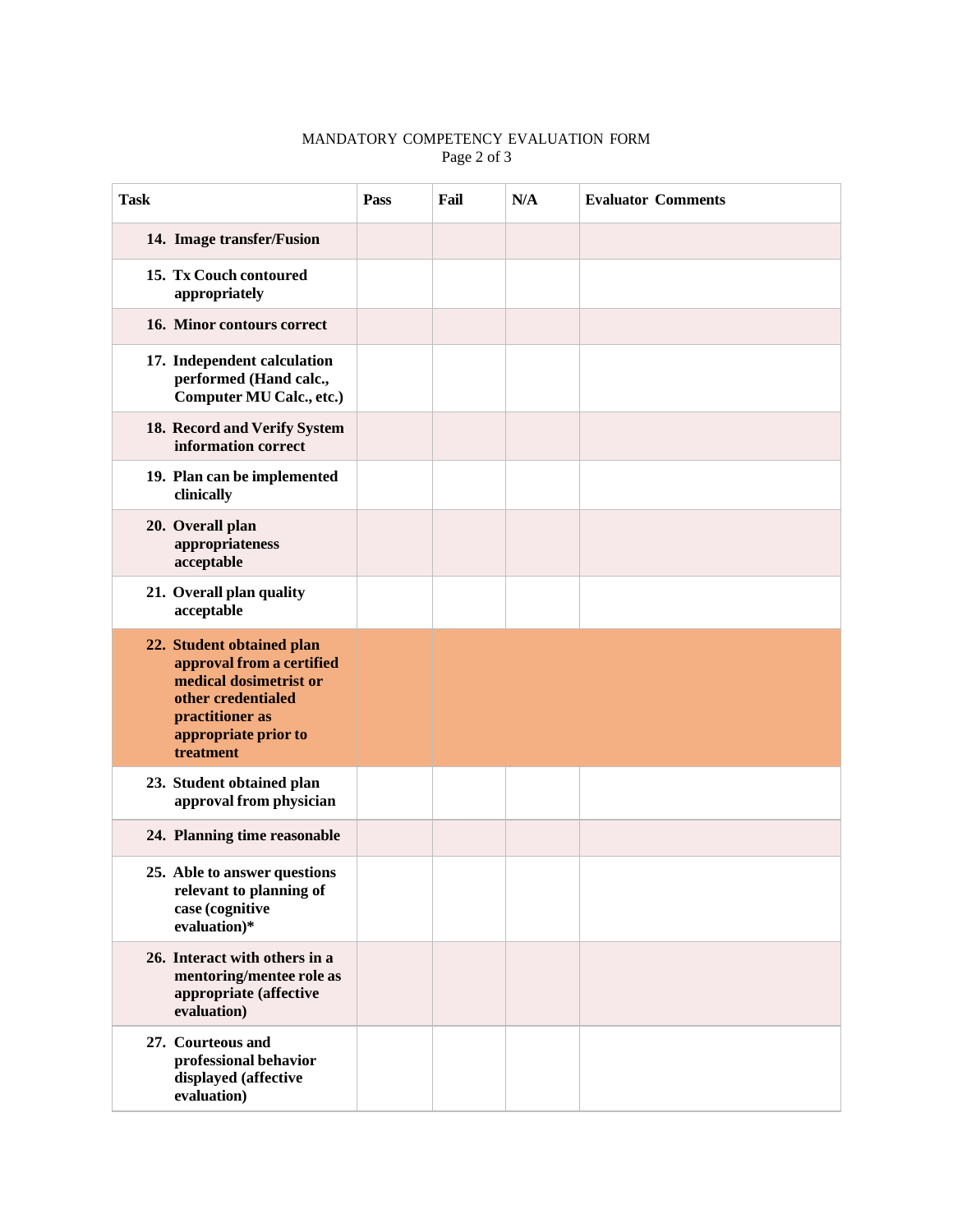#### MANDATORY COMPETENCY EVALUATION FORM Page 3 of 3

\* Note: Examples of appropriate questions include the following:

- 1. What would be other possible treatment options for this clinical case?
- 2. What possible complications might the patient experience as a result of this treatment dose?
- 3. What are difficulties that the radiation therapist may experience when implementing this treatment plan?
- 4. What are some benefits of this particular treatment delivery modality, energy, beam arrangement, etc?

#### **Evaluator Comments:**

**Student Signature Date** 

**Student Comments:**

**Evaluator Signature** 

| × |  |
|---|--|
|   |  |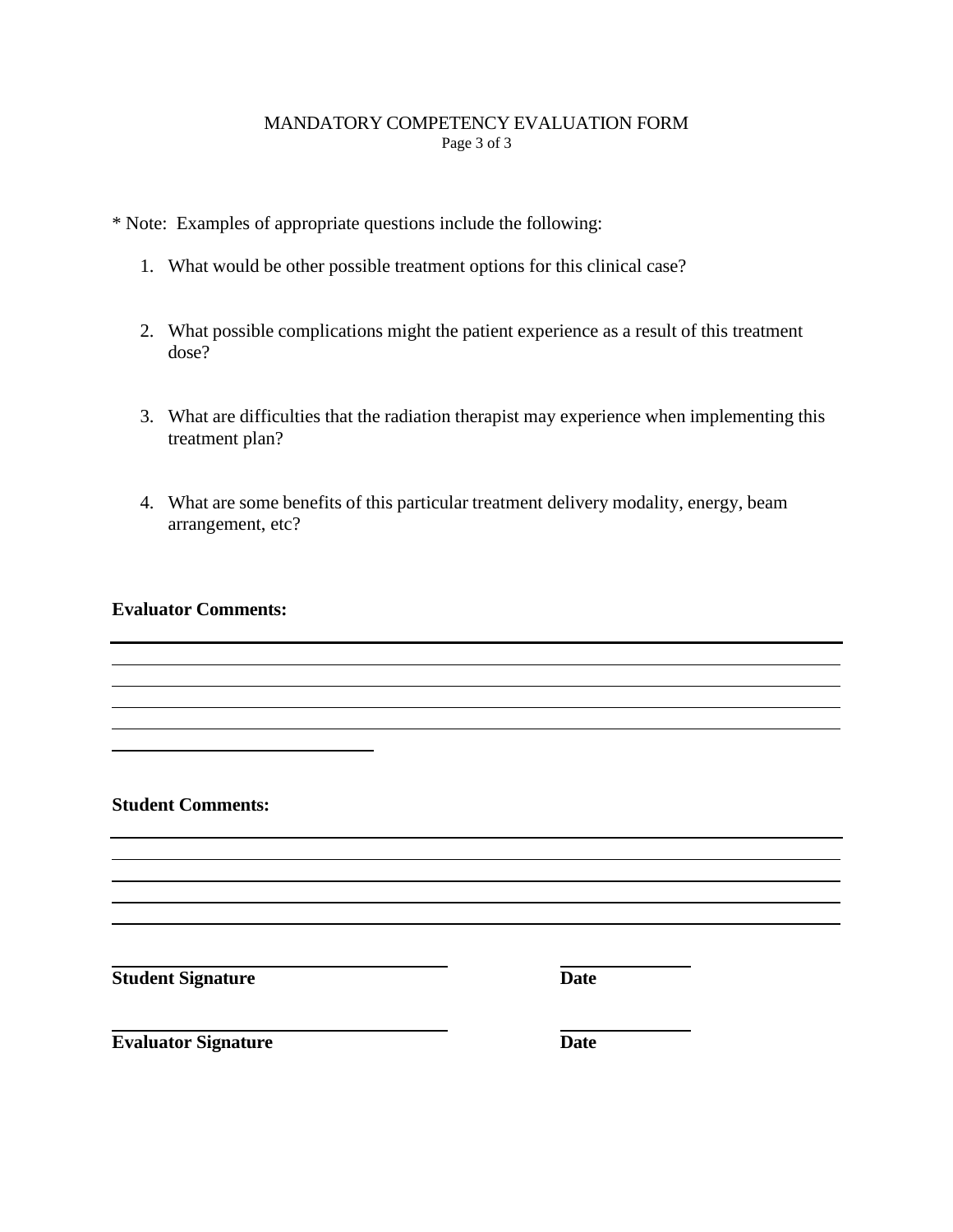## **JPU Medical Dosimetry Educational Program Internship**

Mandatory Competency Evaluation Form Grading Rubric The grading rubric below is designed to clearly identify expected behaviors for each item in the

Mandatory Competency Evaluation Form. Evaluators are encouraged to include an explanation when an item is marked "N/A".

| <b>Task</b>                                                                    | Pass                                                                                                                                                                                                                                                | Fail                                                                                                                                                                                                                                                      | N/A                                                                                                                     |
|--------------------------------------------------------------------------------|-----------------------------------------------------------------------------------------------------------------------------------------------------------------------------------------------------------------------------------------------------|-----------------------------------------------------------------------------------------------------------------------------------------------------------------------------------------------------------------------------------------------------------|-------------------------------------------------------------------------------------------------------------------------|
| 1. The student completed the<br>plan independently                             | The student completed all work on<br>the treatment plan working<br>independently                                                                                                                                                                    | The student did not complete all work on<br>the treatment plan working independently                                                                                                                                                                      | This item must<br>be completed by<br>the preceptor.<br>N/A will result<br>in student's<br>failure of the<br>competency. |
| 2.<br><b>Treatment Prescription</b><br>followed                                | The student followed the prescription<br>as written by the physician                                                                                                                                                                                | The student failed to follow the<br>prescription as written by the physician                                                                                                                                                                              | This item is not<br>applicable to<br>this<br>competency.                                                                |
| 3.<br><b>Isocenter/Calc Point Placement</b>                                    | The student placed the isocenter<br>and/or calculation point properly for<br>this plan based on accepted planning<br>practice and patient anatomy                                                                                                   | The student failed to place the isocenter<br>and/or calculation point properly based on<br>accepted planning practice and patient<br>anatomy                                                                                                              | This item is not<br>applicable to<br>this<br>competency.                                                                |
| $\overline{4}$ .<br><b>Treatment structures identified</b><br>(CTV, PTV, etc.) | The student identified and segmented<br>(contoured) treatment structures<br>properly for this plan based on<br>accepted planning practice and<br>patient anatomy                                                                                    | The student failed to identify and/or<br>segment (contour) treatment structures<br>properly for this plan based on accepted<br>planning practice and patient anatomy                                                                                      | This item is not<br>applicable to<br>this<br>competency.                                                                |
| 5.<br><b>Treatment structures covered</b><br>adequately                        | Treatment plan for the clinical case<br>achieved adequate coverage of<br>treatment structures (PTV, CTV, etc)<br>according to clinical practice<br>standards as specified by RTOG<br>protocol, clinical protocol, and/or<br>physician prescription. | Treatment plan for the clinical case failed<br>to achieve adequate coverage of treatment<br>structures (PTV, CTV, etc) according to<br>clinical practice standards as specified by<br>RTOG protocol, clinical protocol, and/or<br>physician prescription. | This item is not<br>applicable to<br>this<br>competency.                                                                |
| 6.<br><b>Critical structures contoured</b><br>(OAR, etc)                       | The student identified and segmented<br>(contoured) critical structures<br>properly for this plan based on<br>accepted planning practice and<br>patient anatomy                                                                                     | The student failed to identify and segment<br>(contour) critical structures properly for<br>this plan based on accepted planning<br>practice and patient anatomy                                                                                          | This item is not<br>applicable to<br>this<br>competency.                                                                |
| 7.<br><b>Critical structure doses</b><br>appropriate                           | Treatment plan for the clinical case<br>achieved adequate coverage of<br>critical structures according to<br>clinical practice standards as<br>specified by RTOG protocol, clinical<br>protocol, and/or physician<br>prescription.                  | Treatment plan for the clinical case did not<br>achieve adequate coverage of critical<br>structures according to clinical practice<br>standards as specified by RTOG protocol,<br>clinical protocol, and/or physician<br>prescription.                    | This item is not<br>applicable to<br>this<br>competency.                                                                |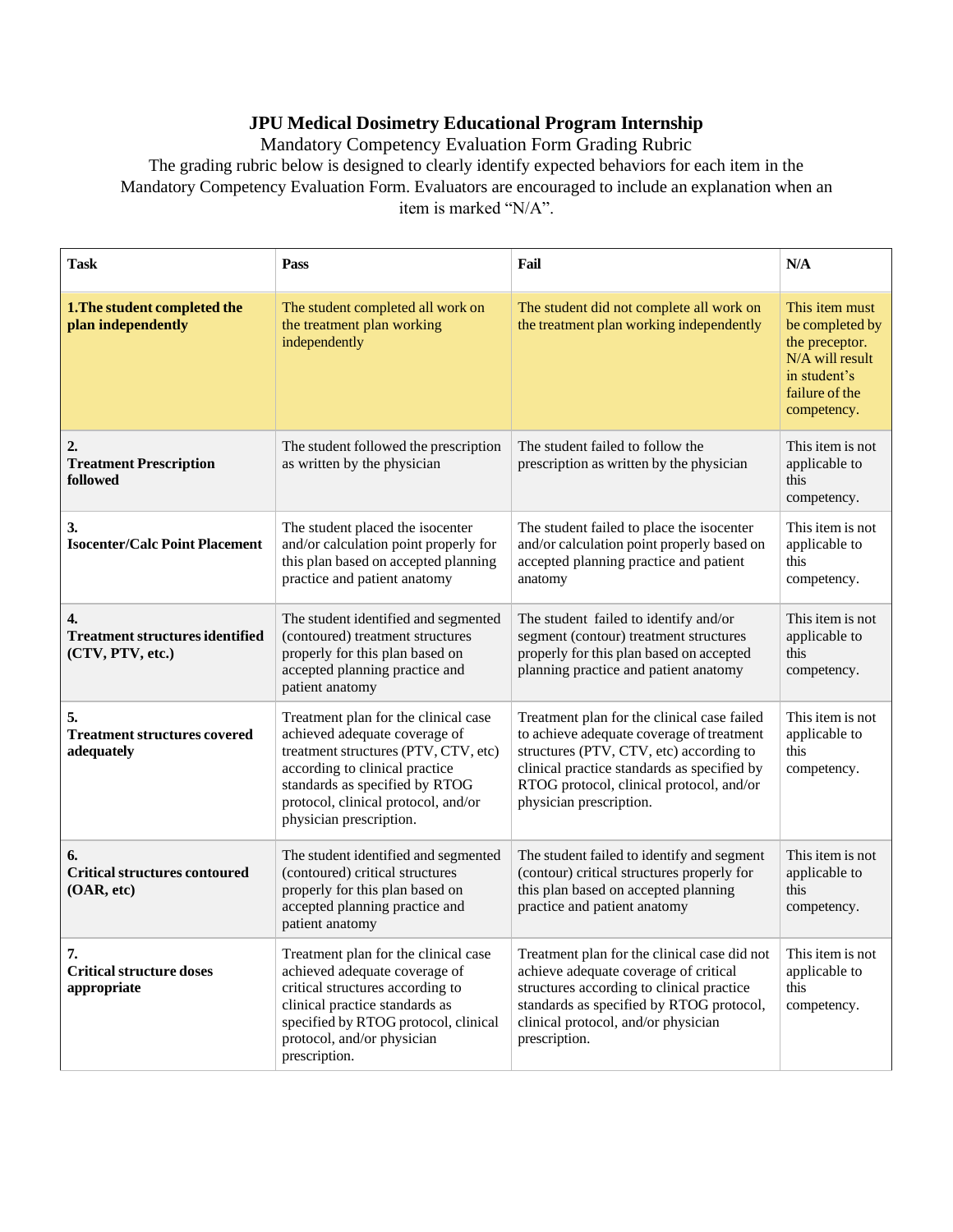| 8.<br>Hot spot placement                                                                    | Treatment plan for the clinical case<br>achieved placement of hot spot<br>according to clinical practice<br>standards as specified by RTOG<br>protocol, clinical protocol, and/or<br>physician prescription. | Treatment plan for the clinical case failed<br>to achieve placement of hot spot according<br>to clinical practice standards as specified<br>by RTOG protocol, clinical protocol,<br>and/or physician prescription. | This item is not<br>applicable to<br>this<br>competency. |
|---------------------------------------------------------------------------------------------|--------------------------------------------------------------------------------------------------------------------------------------------------------------------------------------------------------------|--------------------------------------------------------------------------------------------------------------------------------------------------------------------------------------------------------------------|----------------------------------------------------------|
| 9.<br><b>Beam angle selection</b>                                                           | The student selected beam angles<br>properly for this plan based on<br>accepted planning practice and<br>patient anatomy                                                                                     | The student failed to select beam angles<br>properly for this plan according to<br>accepted planning practice and patient<br>anatomy                                                                               | This item is not<br>applicable to<br>this<br>competency. |
| 10.<br><b>Treatment accessory devices</b><br>appropriately utilized                         | The student selected treatment<br>accessory devices (wedges, custom<br>blocks, bolus, etc.) properly for this<br>plan based on accepted planning<br>practice and patient anatomy                             | The student failed to select treatment<br>accessory devices (wedges, custom blocks,<br>bolus etc.) properly for this plan according<br>to accepted planning practice and patient<br>anatomy                        | This item is not<br>applicable to<br>this<br>competency. |
| 11.<br>Dose engine/algorithm<br>appropriate                                                 | The student selected the dose<br>engine/calculation algorithm (e.g.<br>Pencil Beam, AAA, Monte Carlo,<br>etc.) properly for this plan based on<br>accepted treatment planning practice                       | The student failed to select the dose<br>engine/calculation algorithm (e.g. Pencil<br>Beam, AAA, Monte Carlo, etc.) properly<br>for this plan according to accepted<br>treatment planning practice                 | This item is not<br>applicable to<br>this<br>competency. |
| 12.<br><b>Heterogeneity appropriately</b><br>selected                                       | The student utilized heterogeneity<br>corrections properly for this plan<br>based on accepted treatment planning<br>practice                                                                                 | The student failed to utilize heterogeneity<br>corrections properly for this plan<br>according to accepted treatment planning<br>practice                                                                          | This item is not<br>applicable to<br>this<br>competency. |
| 13.<br><b>Appropriate Dose grid selection</b>                                               | The student ensured that the dose<br>grid for the plan calculation was<br>appropriate based on accepted<br>treatment planning practice                                                                       | The student failed to ensure that the dose<br>grid for the plan calculation was<br>appropriate according to accepted<br>treatment planning practice                                                                | This item is not<br>applicable to<br>this<br>competency. |
| 14.<br><b>Image transfer/Fusion</b>                                                         | The student performed image data set<br>transfer and fusion (if required)<br>properly for this plan based on<br>accepted planning practice and<br>patient anatomy                                            | The student failed to perform image data<br>set transfer and fusion (if required)<br>properly for this plan based on accepted<br>planning practice and patient anatomy                                             | This item is not<br>applicable to<br>this<br>competency. |
| 15.<br><b>Tx Couch contoured</b><br>appropriately                                           | The student contoured the<br>treatment/simulation couch properly<br>for this plan based on accepted<br>planning practice and patient<br>anatomy                                                              | The student failed to contour the<br>treatment/simulation couch properly for<br>this plan                                                                                                                          | This item is not<br>applicable to<br>this<br>competency. |
| 16.<br><b>Minor contours correct</b>                                                        | The student contoured any minor<br>structures (e.g. carina, T-12, etc.)<br>properly for this plan based on<br>accepted planning practice and<br>patient anatomy                                              | The student failed to contour minor<br>structures (e.g. carina, T-12, etc.) when<br>needed or contoured them improperly for<br>this plan                                                                           | This item is not<br>applicable to<br>this<br>competency. |
| 17.<br><b>Independent calculation</b><br>performed (Hand calc.,<br>Computer MU Calc., etc.) | The student performed an<br>independent calculation (e.g. hand<br>calc, computer-based MU calc)<br>properly for this plan using accepted<br>planning practice                                                | The student did not perform an<br>independent calculation or failed to<br>perform the independent calculation (e.g.<br>hand calc, computer-based MU calc)<br>properly according to accepted planning<br>practice   | This item is not<br>applicable to<br>this<br>competency. |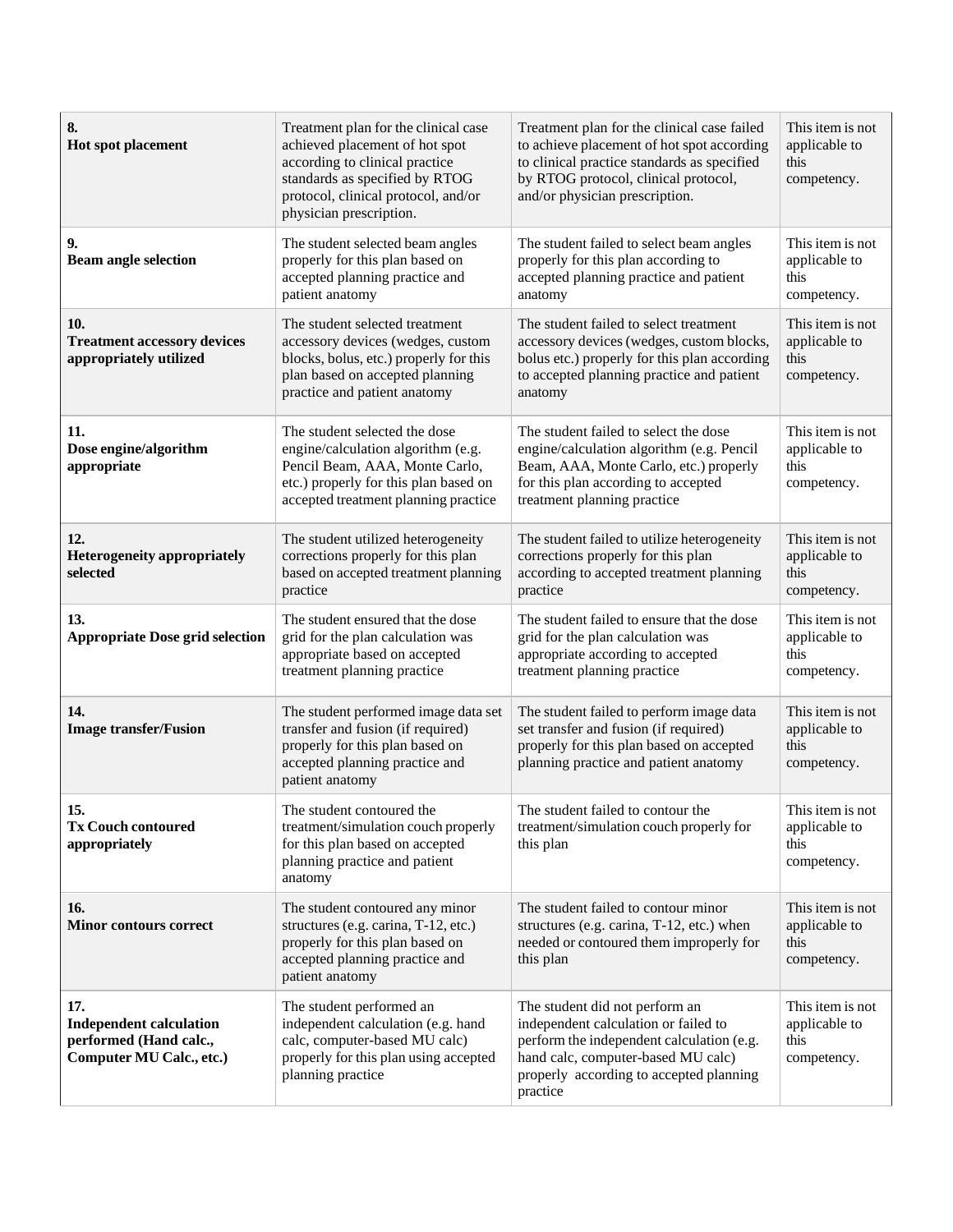| 18.<br><b>Record and Verify System</b><br>information correct                                                                                                      | The student entered and/or verified<br>the Record and Verify information<br>properly for this plan using accepted<br>planning practice                                                                                                                 | The student failed to enter and/or verify<br>the Record and Verify information<br>properly for this plan using accepted<br>planning practice                                                               | This item is not<br>applicable to<br>this<br>competency. |
|--------------------------------------------------------------------------------------------------------------------------------------------------------------------|--------------------------------------------------------------------------------------------------------------------------------------------------------------------------------------------------------------------------------------------------------|------------------------------------------------------------------------------------------------------------------------------------------------------------------------------------------------------------|----------------------------------------------------------|
| 19.<br>Plan can be implemented<br>clinically                                                                                                                       | The student ensured that the<br>treatment plan can be implemented in<br>the clinic through interaction with<br>other clinical team members (e.g.<br>therapist, dosimetrist, radiation<br>oncologist)                                                   | The student failed to ensure that the<br>treatment plan can be implemented in the<br>clinic through interaction with other<br>clinical team members (e.g. therapist,<br>dosimetrist, radiation oncologist) | This item is not<br>applicable to<br>this<br>competency. |
| 20.<br><b>Overall plan appropriateness</b><br>acceptable                                                                                                           | The overall treatment plan is<br>appropriate according to accepted<br>medical dosimetry practice.                                                                                                                                                      | The overall treatment plan is not<br>appropriate according to accepted medical<br>dosimetry practice.                                                                                                      | This item is not<br>applicable to<br>this<br>competency. |
| 21.<br><b>Overall plan quality acceptable</b>                                                                                                                      | Quality of the treatment plan meets<br>or surpasses clinical practice<br>standards acceptable as specified by<br>RTOG protocol, clinical protocol,<br>and/or physician prescription                                                                    | Quality of the treatment plan does not<br>meet clinical practice standards acceptable<br>as specified by RTOG protocol, clinical<br>protocol, and/or physician prescription                                | This item is not<br>applicable to<br>this<br>competency. |
| 22.<br><b>Student obtained plan approval</b><br>from a certified medical<br>dosimetrist or other<br>credentialed practitioner as<br>appropriate prior to treatment | Student actively interacted with a<br>CMD or other appropriately<br>credentialed practitioner as<br>appropriate regarding the treatment<br>plan to gain approval prior to<br>implementation.                                                           | Student failed to interact with a CMD or<br>other credentialed practitioner as<br>appropriate regarding the treatment plan to<br>gain approval prior to implementation                                     | This item is not<br>applicable to<br>this<br>competency. |
| 23.<br><b>Student obtained plan approval</b><br>from physician                                                                                                     | Student actively interacted with the<br>physician regarding the treatment<br>plan to gain approval.                                                                                                                                                    | Student failed to interact with the<br>physician regarding the treatment plan to<br>gain approval                                                                                                          | This item is not<br>applicable to<br>this<br>competency. |
| 24.<br><b>Planning time reasonable</b>                                                                                                                             | The amount of time the student<br>utilized to successfully complete a<br>treatment plan is reasonable relative<br>to plan complexity (e.g. 2-6 hours<br>total planning time for simple or<br>intermediate plans, 8 or more hours<br>for complex plans) | The amount of time the student utilized to<br>successfully complete a treatment plan is<br>unreasonable relative to plan complexity                                                                        | This item is not<br>applicable to<br>this<br>competency. |
| 25.<br>Able to answer questions<br>relevant to planning of case<br>(cognitive evaluation)*                                                                         | Student confidently and clearly<br>presented answers to evaluator<br>questions relevant to the clinical<br>case.                                                                                                                                       | Student failed to confidently and clearly<br>present answers to evaluator questions<br>relevant to the clinical case.                                                                                      | This item is not<br>applicable to<br>this<br>competency. |
| 26.<br>Interact with others in a<br>mentoring/mentee role as<br>appropriate (affective<br>evaluation)                                                              | Student behavior exemplified<br>characteristics of a mentor and/or<br>mentee as appropriate. These<br>behaviors include active eagerness to<br>learn and actively assisting others.                                                                    | Student behavior failed to exemplify<br>characteristics of a mentor and/or mentee.<br>These behaviors include lack of eagerness<br>to learn and lack of desire to assist others.                           | This item is not<br>applicable to<br>this<br>competency. |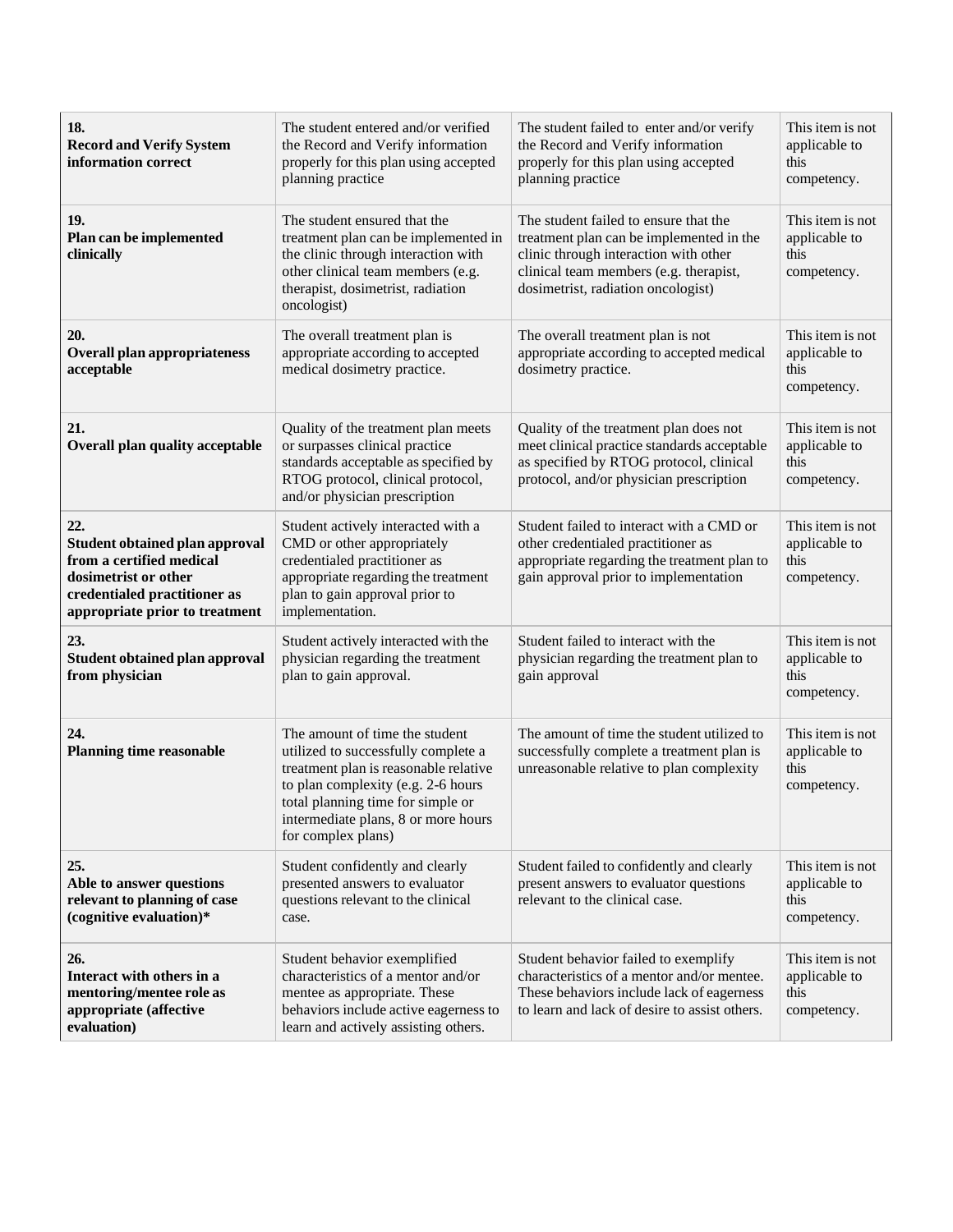| 27.<br><b>Courteous and professional</b><br>behavior displayed (affective<br>evaluation) | Student behaved in a courteous and<br>professional manner during all<br>interpersonal interactions according<br>to guidelines for the organization in<br>which the student is assigned.<br>*Note: The student must be informed<br>regarding professional behavior<br>guidelines for the organization prior<br>to completing competencies | Student failed to behave in a courteous and<br>professional manner during all<br>interpersonal interactions according to<br>guidelines for the organization in which<br>the student is assigned. | This item is not<br>applicable to<br>this<br>competency. |
|------------------------------------------------------------------------------------------|------------------------------------------------------------------------------------------------------------------------------------------------------------------------------------------------------------------------------------------------------------------------------------------------------------------------------------------|--------------------------------------------------------------------------------------------------------------------------------------------------------------------------------------------------|----------------------------------------------------------|
|------------------------------------------------------------------------------------------|------------------------------------------------------------------------------------------------------------------------------------------------------------------------------------------------------------------------------------------------------------------------------------------------------------------------------------------|--------------------------------------------------------------------------------------------------------------------------------------------------------------------------------------------------|----------------------------------------------------------|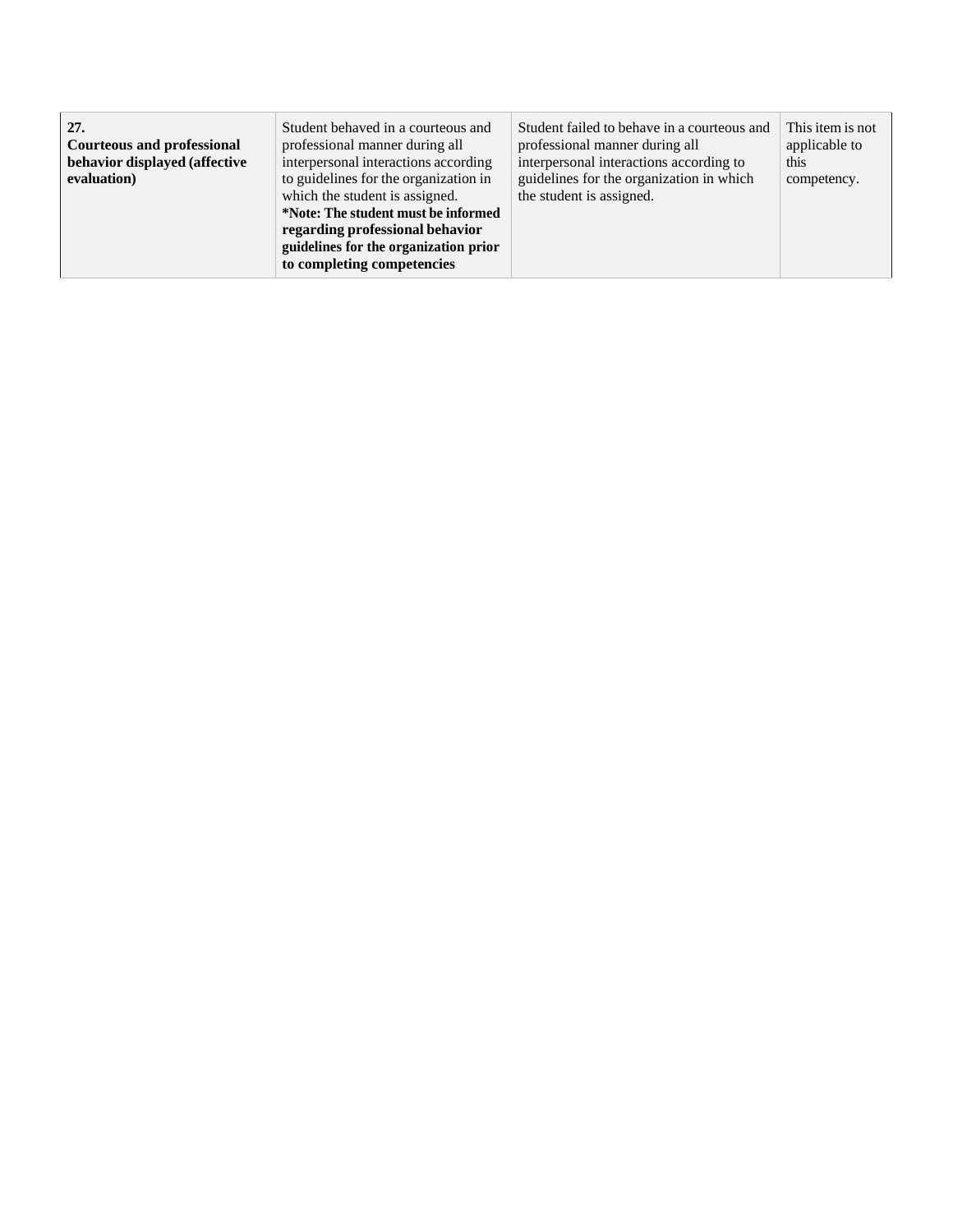# **John Patrick University of Health and Applied Sciences**

## Clinical Internship Time Sheet

<span id="page-22-0"></span>**Please document clinical internship hours below. The student and clinical preceptor must sign at the end of this form certifying that the student has completed 180 hours per track of clinical attendance.**

Note: Students are required to document a minimum of 180 hours per track in the clinical setting under the supervision of a certified medical dosimetrist (CMD) or medical physicist (DABR). Students must not be paid by the affiliated clinical site during their internship hours. The program will only accept clinical time in increments of one half hour.

Student's Name:

| <b>Date</b> | <b>Start/End time</b> | Number of hours<br>(must be in<br>increments of 30<br>minutes) | <b>Student's Initials</b> | <b>Clinical</b><br>Supervisor's<br><b>Initials</b> |
|-------------|-----------------------|----------------------------------------------------------------|---------------------------|----------------------------------------------------|
|             |                       |                                                                |                           |                                                    |
|             |                       |                                                                |                           |                                                    |
|             |                       |                                                                |                           |                                                    |
|             |                       |                                                                |                           |                                                    |
|             |                       |                                                                |                           |                                                    |
|             |                       |                                                                |                           |                                                    |
|             |                       |                                                                |                           |                                                    |
|             |                       |                                                                |                           |                                                    |
|             |                       |                                                                |                           |                                                    |
|             |                       |                                                                |                           |                                                    |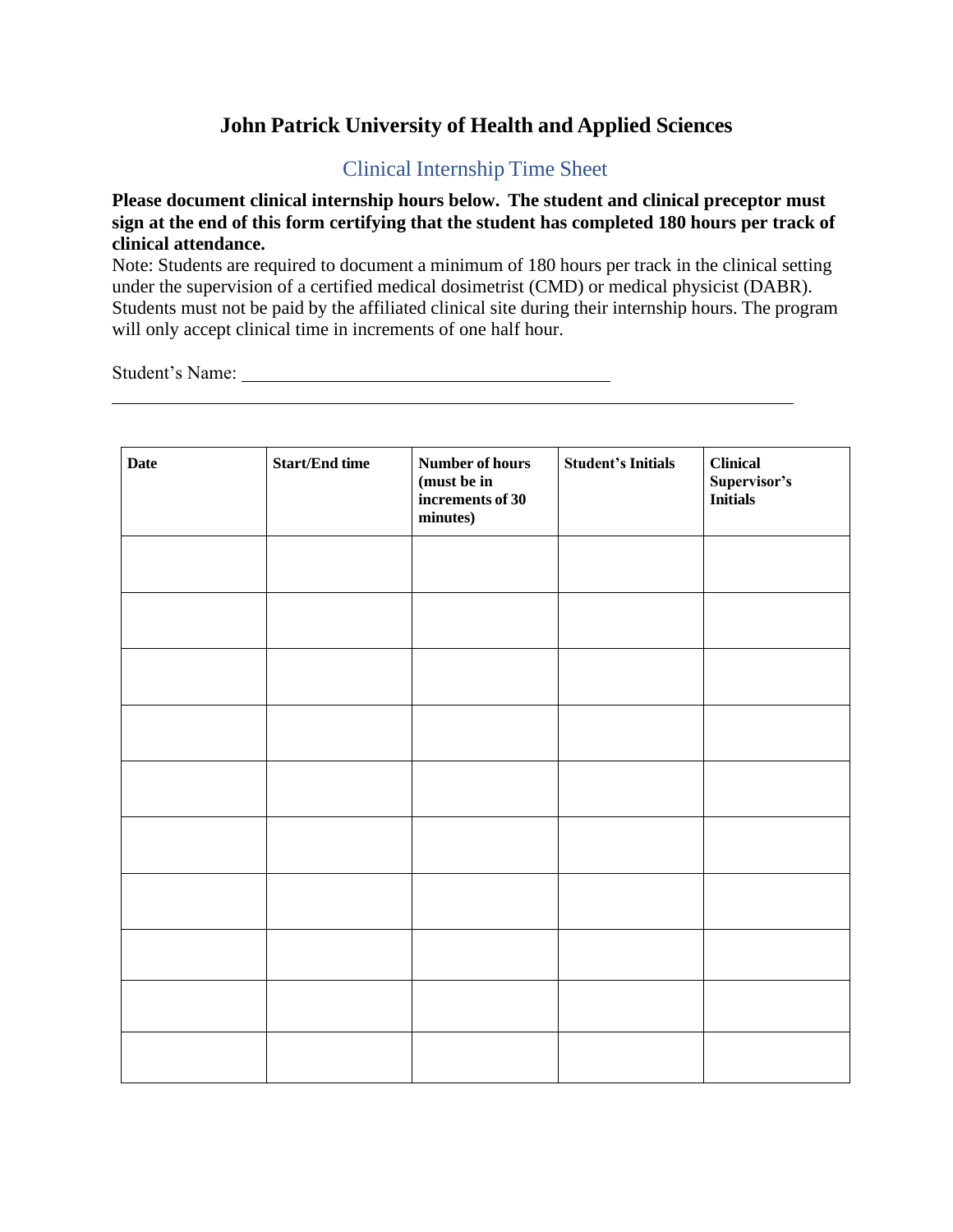| <b>Date</b> | <b>Start/End time</b> | Number of hours<br>(must be in<br>increments of 30<br>minutes) | <b>Student's Initials</b> | <b>Clinical</b><br>Supervisor's<br>Initials |
|-------------|-----------------------|----------------------------------------------------------------|---------------------------|---------------------------------------------|
|             |                       |                                                                |                           |                                             |
|             |                       |                                                                |                           |                                             |
|             |                       |                                                                |                           |                                             |
|             |                       |                                                                |                           |                                             |
|             |                       |                                                                |                           |                                             |
|             |                       |                                                                |                           |                                             |
|             |                       |                                                                |                           |                                             |
|             |                       |                                                                |                           |                                             |
|             |                       |                                                                |                           |                                             |
|             |                       |                                                                |                           |                                             |
|             |                       |                                                                |                           |                                             |
|             |                       |                                                                |                           |                                             |

I certify that the student named above has successfully completed a minimum of 180 hours of clinical attendance as outlined in University Policies and Procedures.

| Student's Signature:            | Date: |
|---------------------------------|-------|
|                                 |       |
| Clinical Preceptor's Signature: | Date: |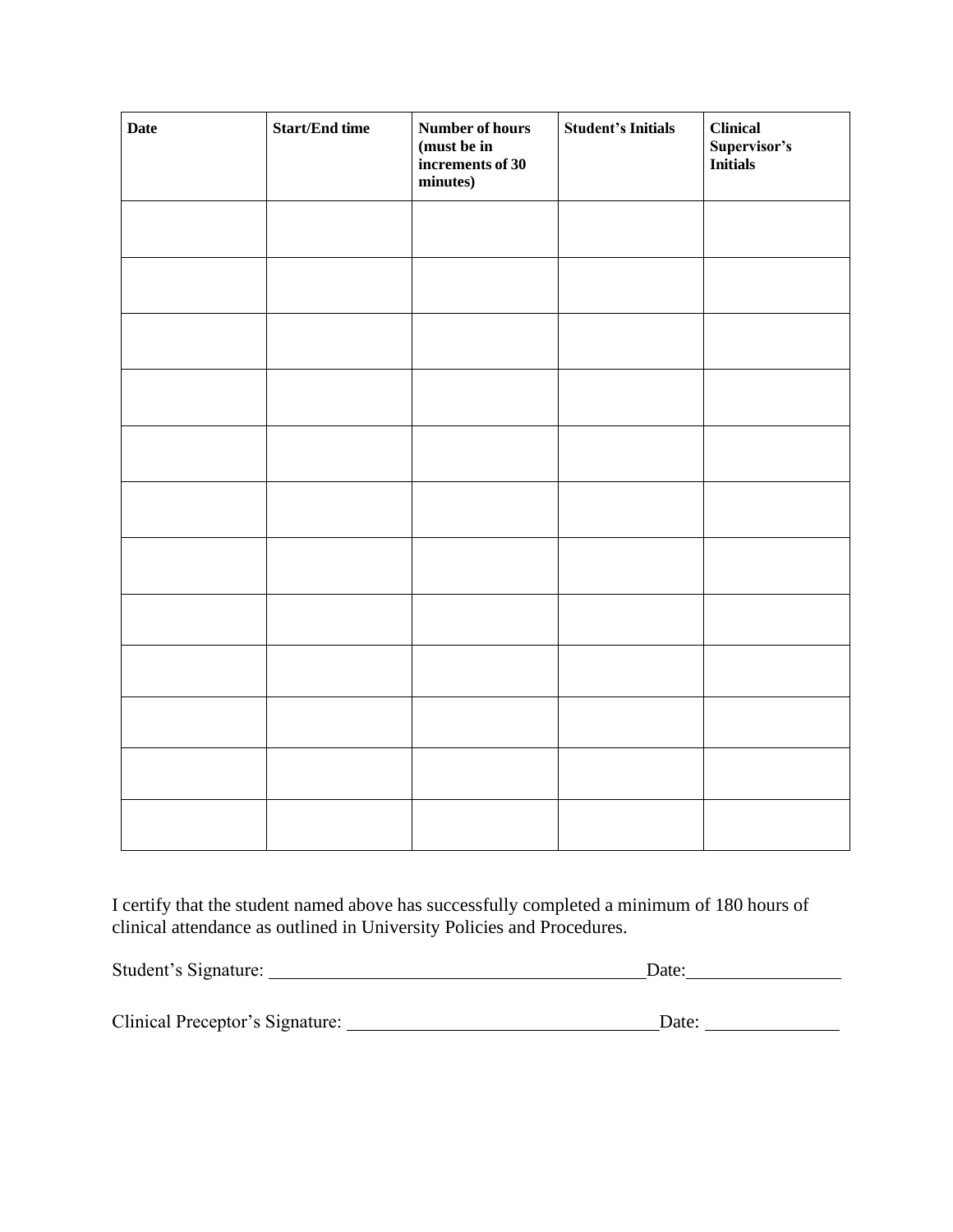# <span id="page-24-0"></span>Preceptor Meetings

The Medical Dosimetry Program Director will typically hold meetings every 6 months, or as needed. Preceptors are always encouraged to communicate with JPU outside of meetings with questions, concerns, feedback, or suggestions.

## <span id="page-24-1"></span>**Evaluations**

JPU values feedback from both the Preceptor and Student throughout the clinical internship. The Preceptor is expected to complete the **Medical Dosimetry Student Clinical Evaluation** at the end of Track 2 and Track 4. Preceptors are encouraged to complete an evaluation any time they feel is appropriate during the internship. Preceptors are also encouraged to contact the Program Director, David Phebus, MS, CMD, R.T.(T.) at any time with questions or concerns.

Online evaluations can be found at [www.jpu.edu](http://www.jpu.edu/) under the "Internship" tab of the "Medical Dosimetry" or "B.S. Medical Dosimetry" program (Within the School of Physics and Radiological Sciences) under the "Preceptor Completion" heading.

BS Medical Dosimetry Program Students: <https://www.surveymonkey.com/r/PQQ5YQB>

MS Medical Dosimetry Program Students: <https://www.surveymonkey.com/r/G8VZGNP>

The student is expected to complete the **Medical Dosimetry Preceptor Evaluation** at the end of Track 2 and Track 4. Students are encouraged to complete an evaluation anytime they feel is appropriate during the internship. JPU will protect the anonymity of student evaluations as much as possible.

Online evaluations can be found at [www.jpu.edu](http://www.jpu.edu/) under the "Internship" tab of the "Medical Dosimetry" or "B.S. Medical Dosimetry" program (Within the School of Physics and Radiological Sciences) under the "Student Completion" heading.

BS Medical Dosimetry Program Students: <https://www.surveymonkey.com/r/PFYWQVM>

MS Medical Dosimetry Program Students: <https://www.surveymonkey.com/r/GQT2RVW>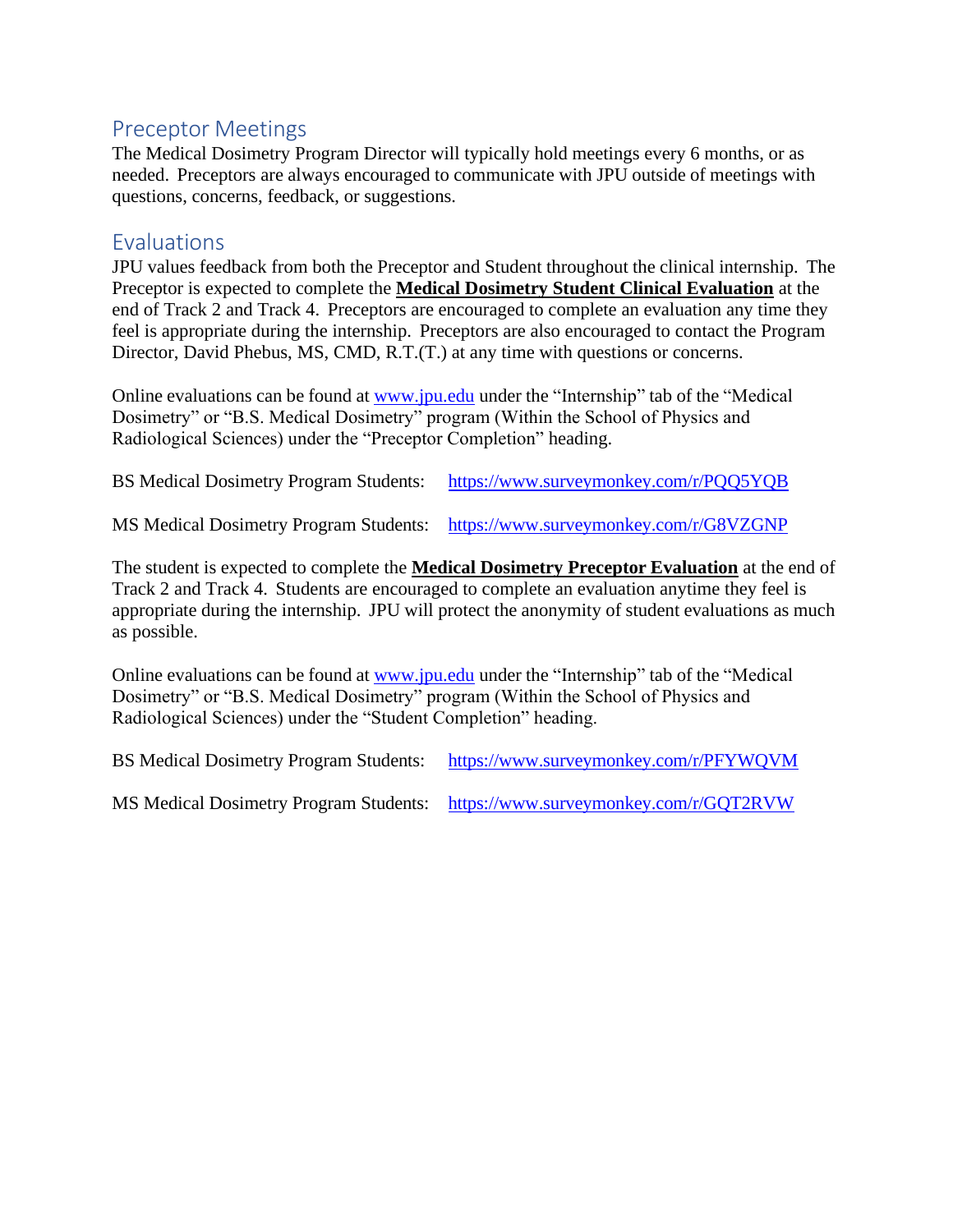## **BS Medical Dosimetry Program Details: Non-Certified Medical Dosimetrists (non-CMD)**

#### *Curriculum*

|                 | Core Courses $(64/120)$ * credits required)             |                        |
|-----------------|---------------------------------------------------------|------------------------|
| <b>Transfer</b> | <b>General Education Credits*</b>                       | $(30 \text{ credits})$ |
| Transfer        | Core Credits*                                           | (26 credits)           |
| <b>MD301</b>    | <b>Radiation Dosimetry</b>                              | (3 credits)            |
| <b>MD303</b>    | Introduction to Imaging                                 | (3 credits)            |
| MD302           | <b>Radiation Biology</b>                                | (3 credits)            |
| <b>MD305</b>    | Radiation Therapy I                                     | (3 credits)            |
| MD306           | Radiation Therapy II                                    | (3 credits)            |
| <b>MHP308</b>   | Health Physics & Radiation Safety                       | (3 credits)            |
| MD304           | Brachytherapy                                           | (3 credits)            |
| <b>MD390</b>    | Medical & Professional Ethics                           | $(1 \text{ credit})$   |
| <b>BIOL301</b>  | Human Anatomy & Physiology                              | (4 credits)            |
| <b>MD310</b>    | <b>Treatment Planning I</b>                             | (3 credits)            |
| MD311           | <b>Treatment Planning II</b>                            | (3 credits)            |
| MD410           | <b>Treatment Planning III</b>                           | (3 credits)            |
| <b>MD411</b>    | <b>Treatment Planning IV</b>                            | (3 credits)            |
| <b>MD320</b>    | <b>Clinical Rotation I</b>                              | (4 credits)            |
| MD321           | <b>Clinical Rotation II</b>                             | (4 credits)            |
| <b>MD420</b>    | <b>Clinical Rotation III</b>                            | (4 credits)            |
| MD421           | <b>Clinical Rotation IV</b>                             | (4 credits)            |
| MD495           | Capstone                                                | (3 credits)            |
| MD499           | Clinical Internship                                     | (4 credits)            |
|                 | Elective Courses (1 course required)                    |                        |
| MD351           | <b>Introduction to Medical Physics</b>                  | (3 credits)            |
| MD352           | <b>Imaging Anatomy</b>                                  | (3 credits)            |
| MATH201         | Calculus I                                              | (3 credits)            |
| MD205           | Introduction to Radiation Therapy Planning <sup>A</sup> | (3 credits)            |
| MD403           | <b>Advanced Imaging</b>                                 | (3 credits)            |
| <b>MD405</b>    | <b>Alternative Modalities-Proton Therapy</b>            | (3 credits)            |

<sup>A</sup>Mandatory course for students entering the program without a Radiation Therapy background